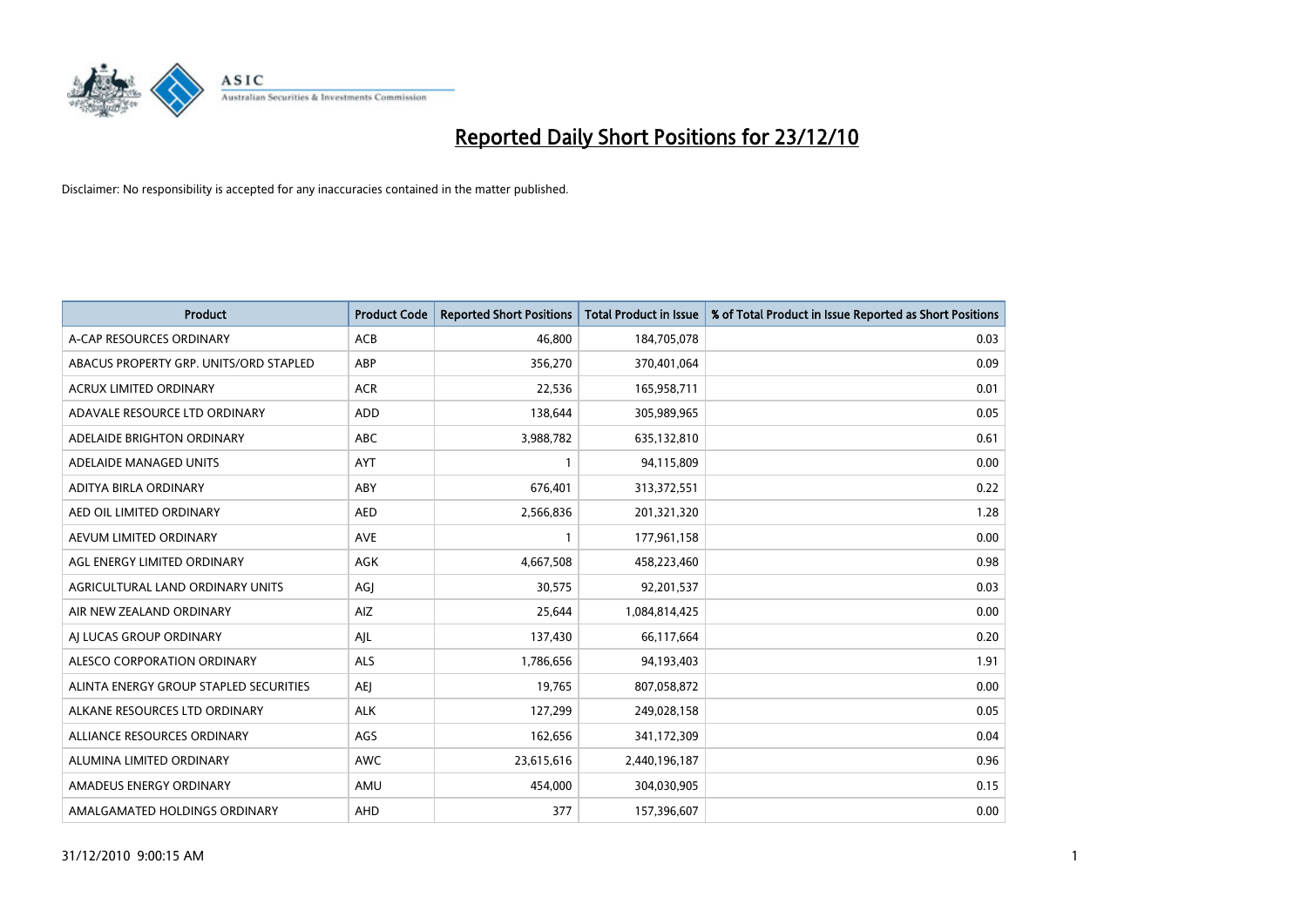

| <b>Product</b>                          | <b>Product Code</b> | <b>Reported Short Positions</b> | <b>Total Product in Issue</b> | % of Total Product in Issue Reported as Short Positions |
|-----------------------------------------|---------------------|---------------------------------|-------------------------------|---------------------------------------------------------|
| AMCOR LIMITED ORDINARY                  | <b>AMC</b>          | 1,790,202                       | 1,225,382,459                 | 0.11                                                    |
| AMP LIMITED ORDINARY                    | AMP                 | 17,458,012                      | 2,094,424,200                 | 0.79                                                    |
| AMPELLA MINING ORDINARY                 | <b>AMX</b>          | 506,993                         | 200,225,108                   | 0.25                                                    |
| ANDEAN RESOURCES LTD ORDINARY           | <b>AND</b>          | 446,670                         | 553,837,096                   | 0.08                                                    |
| ANSELL LIMITED ORDINARY                 | <b>ANN</b>          | 2,728,468                       | 133,007,903                   | 2.04                                                    |
| ANTARES ENERGY LTD ORDINARY             | <b>AZZ</b>          | 145,705                         | 299,333,110                   | 0.04                                                    |
| ANZ BANKING GRP LTD ORDINARY            | ANZ                 | 4,008,053                       | 2,595,984,659                 | 0.14                                                    |
| APA GROUP STAPLED SECURITIES            | <b>APA</b>          | 6,463,261                       | 551,689,118                   | 1.18                                                    |
| APEX MINERALS NL ORDINARY               | <b>AXM</b>          | 885,146                         | 3,567,819,915                 | 0.02                                                    |
| APN EUROPEAN RETAIL UNITS STAPLED SEC.  | <b>AEZ</b>          | 11,832                          | 544,910,660                   | 0.00                                                    |
| APN NEWS & MEDIA ORDINARY               | <b>APN</b>          | 14,418,311                      | 606,084,019                   | 2.37                                                    |
| APOLLO GAS LIMITED ORDINARY             | <b>AZO</b>          | 375,000                         | 90,400,136                    | 0.41                                                    |
| AQUARIUS PLATINUM. ORDINARY             | <b>AOP</b>          | 3,041,369                       | 463,241,295                   | 0.65                                                    |
| AOUILA RESOURCES BONUS DEFERRED         | <b>AQABA</b>        | 51.069                          | 32,286,218                    | 0.16                                                    |
| AQUILA RESOURCES ORDINARY               | <b>AQA</b>          | 1,833,195                       | 322,862,186                   | 0.57                                                    |
| ARAFURA RESOURCE LTD ORDINARY           | <b>ARU</b>          | 3,129,025                       | 366,300,342                   | 0.86                                                    |
| ARB CORPORATION ORDINARY                | <b>ARP</b>          | 55,944                          | 72,481,302                    | 0.07                                                    |
| ARDENT LEISURE GROUP STAPLED SECURITIES | AAD                 | 1,711,989                       | 312,836,274                   | 0.55                                                    |
| ARISTOCRAT LEISURE ORDINARY             | ALL                 | 24,755,087                      | 533,983,910                   | 4.65                                                    |
| ASCIANO LIMITED ORDINARY                | <b>AIO</b>          | 26,117,269                      | 2,926,103,883                 | 0.91                                                    |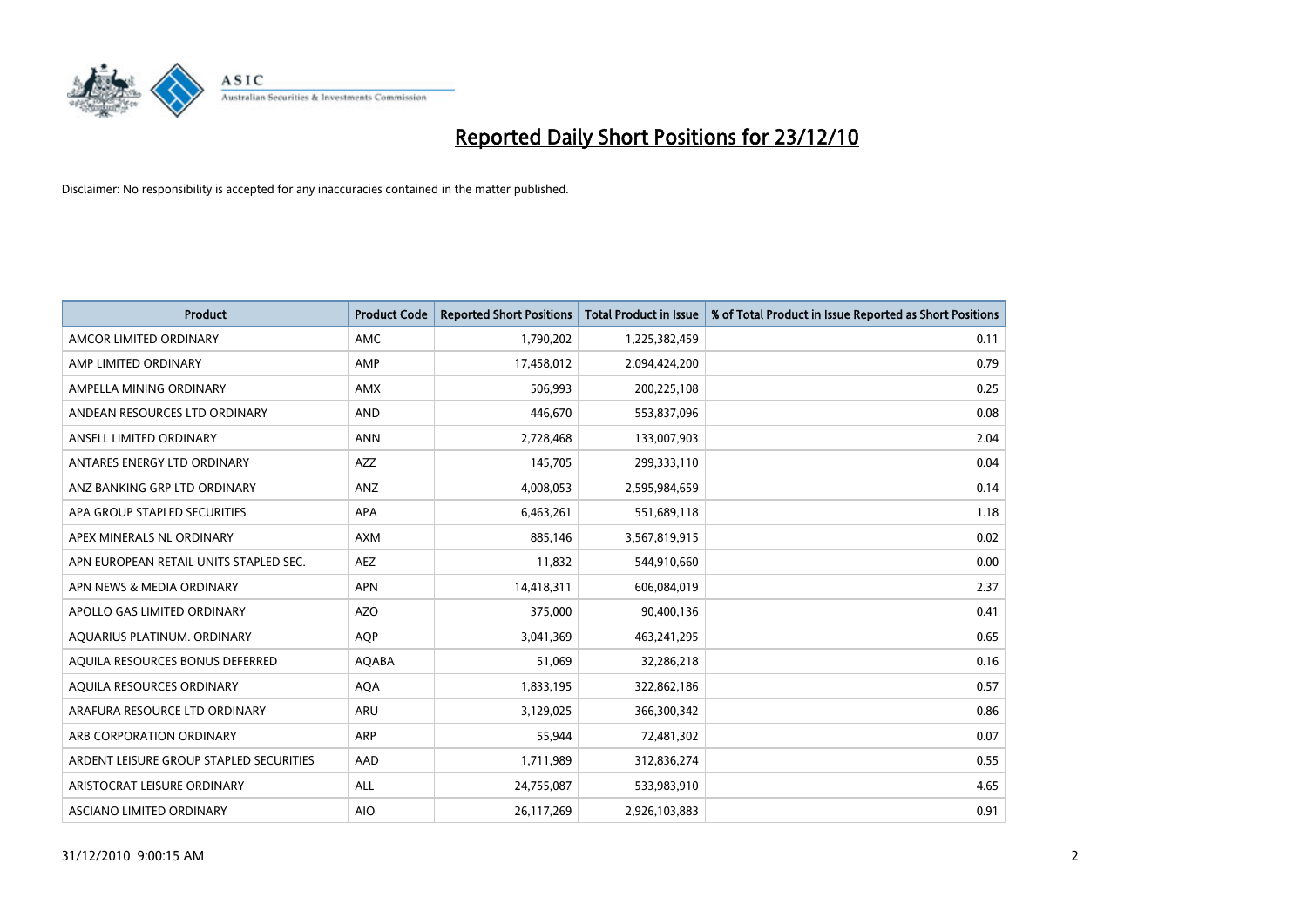

| <b>Product</b>                          | <b>Product Code</b> | <b>Reported Short Positions</b> | <b>Total Product in Issue</b> | % of Total Product in Issue Reported as Short Positions |
|-----------------------------------------|---------------------|---------------------------------|-------------------------------|---------------------------------------------------------|
| ASG GROUP LIMITED ORDINARY              | <b>ASZ</b>          | 6,170                           | 168,247,718                   | 0.00                                                    |
| ASPEN GROUP ORD/UNITS STAPLED           | <b>APZ</b>          | 1,159,694                       | 588,269,075                   | 0.18                                                    |
| ASTRO JAP PROP GROUP STAPLED SECURITIES | AJA                 | 42,951                          | 508,212,161                   | 0.01                                                    |
| ASX LIMITED ORDINARY                    | ASX                 | 1,006,714                       | 175,136,729                   | 0.58                                                    |
| ATLANTIC LIMITED ORDINARY               | ATI                 | 228,623                         | 108,893,070                   | 0.21                                                    |
| ATLAS IRON LIMITED ORDINARY             | <b>AGO</b>          | 5,742,923                       | 546,957,119                   | 1.02                                                    |
| AUCKLAND INTERNATION ORDINARY           | AIA                 | 121,987                         | 1,317,998,787                 | 0.01                                                    |
| <b>AURORA OIL &amp; GAS ORDINARY</b>    | <b>AUT</b>          | 526,572                         | 334,365,342                   | 0.17                                                    |
| AUSDRILL LIMITED ORDINARY               | ASL                 | 311,038                         | 262,833,907                   | 0.12                                                    |
| AUSENCO LIMITED ORDINARY                | <b>AAX</b>          | 4,091,862                       | 122,427,576                   | 3.33                                                    |
| AUSTAL LIMITED ORDINARY                 | ASB                 | 206,165                         | 188,069,638                   | 0.10                                                    |
| <b>AUSTAR UNITED ORDINARY</b>           | <b>AUN</b>          | 15,783,845                      | 1,271,357,418                 | 1.24                                                    |
| AUSTBROKERS HOLDINGS ORDINARY           | <b>AUB</b>          | $\overline{2}$                  | 54,339,433                    | 0.00                                                    |
| AUSTIN ENGINEERING ORDINARY             | ANG                 | 24,335                          | 71,364,403                    | 0.03                                                    |
| <b>AUSTRALAND ASSETS ASSETS</b>         | AAZPB               | 1,168                           | 2,750,000                     | 0.04                                                    |
| AUSTRALAND PROPERTY STAPLED SECURITY    | <b>ALZ</b>          | 2,867,006                       | 576,837,197                   | 0.48                                                    |
| AUSTRALIAN AGRICULT, ORDINARY           | AAC                 | 1,732,334                       | 264,264,459                   | 0.64                                                    |
| <b>AUSTRALIAN EDUCATION UNITS</b>       | <b>AEU</b>          | 625,000                         | 134,973,383                   | 0.46                                                    |
| AUSTRALIAN INFRASTR, UNITS/ORDINARY     | <b>AIX</b>          | 321,047                         | 620,733,944                   | 0.06                                                    |
| AUSTRALIAN MINES LTD ORDINARY           | <b>AUZ</b>          | 1,400,000                       | 349,083,108                   | 0.40                                                    |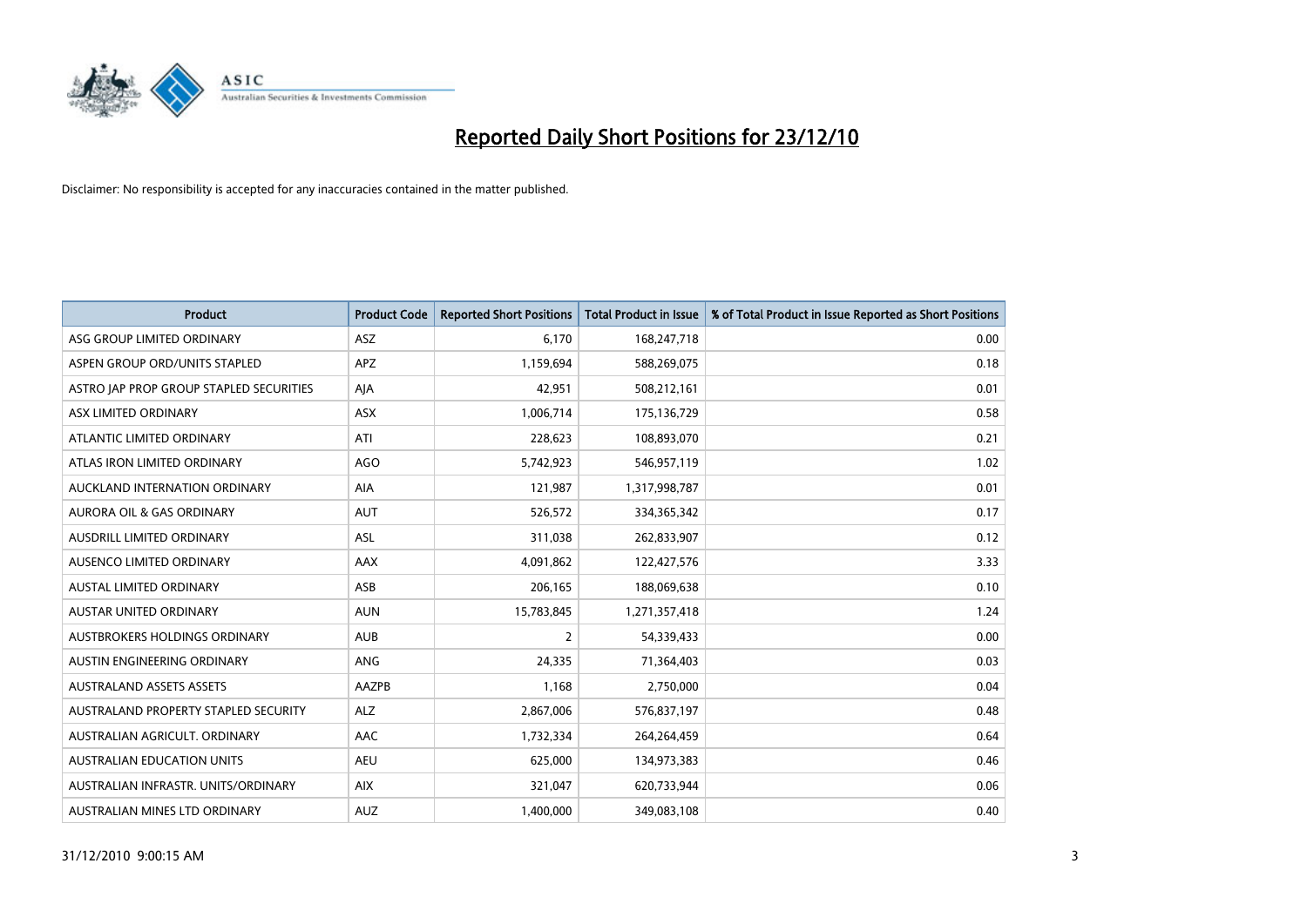

| Product                              | <b>Product Code</b> | <b>Reported Short Positions</b> | <b>Total Product in Issue</b> | % of Total Product in Issue Reported as Short Positions |
|--------------------------------------|---------------------|---------------------------------|-------------------------------|---------------------------------------------------------|
| <b>AUSTRALIAN PHARM, ORDINARY</b>    | API                 | 1,297,538                       | 488,115,883                   | 0.26                                                    |
| AUTOMOTIVE HOLDINGS ORDINARY         | <b>AHE</b>          | 288,640                         | 226,387,577                   | 0.12                                                    |
| AUZEX RESOURCES ORDINARY             | <b>AZX</b>          | 65,000                          | 94,295,380                    | 0.07                                                    |
| AVEXA LIMITED ORDINARY               | <b>AVX</b>          | 243,657                         | 847,688,779                   | 0.03                                                    |
| AVOCA RESOURCES ORDINARY             | <b>AVO</b>          | 89,423                          | 302,599,660                   | 0.02                                                    |
| AWE LIMITED ORDINARY                 | <b>AWE</b>          | 3,748,301                       | 521,871,941                   | 0.74                                                    |
| AXA ASIA PACIFIC ORDINARY            | <b>AXA</b>          | 1,349,944                       | 2,067,095,545                 | 0.06                                                    |
| BANK OF QUEENSLAND. ORDINARY         | <b>BOO</b>          | 733,286                         | 222,072,957                   | 0.34                                                    |
| <b>BASS STRAIT OIL CO ORDINARY</b>   | <b>BAS</b>          | 1,482                           | 291,030,250                   | 0.00                                                    |
| <b>BATHURST RESOURCES ORDINARY</b>   | <b>BTU</b>          | 2,970,453                       | 608,186,983                   | 0.49                                                    |
| <b>BAUXITE RESOURCE LTD ORDINARY</b> | <b>BAU</b>          | 35,697                          | 234,379,896                   | 0.02                                                    |
| <b>BC IRON LIMITED ORDINARY</b>      | <b>BCI</b>          | 21,500                          | 88,561,000                    | 0.02                                                    |
| BEACH ENERGY LIMITED ORDINARY        | <b>BPT</b>          | 4,418,662                       | 1,099,021,290                 | 0.41                                                    |
| BENDIGO AND ADELAIDE ORDINARY        | <b>BEN</b>          | 5,764,479                       | 357,588,814                   | 1.60                                                    |
| BERKELEY RESOURCES ORDINARY          | <b>BKY</b>          | 482,302                         | 141,841,168                   | 0.33                                                    |
| BETASHARES ASX FIN ETF UNITS         | <b>OFN</b>          | 12,650                          | 3,209,251                     | 0.39                                                    |
| BHP BILLITON LIMITED ORDINARY        | <b>BHP</b>          | 25,583,496                      | 3,356,081,497                 | 0.75                                                    |
| <b>BILLABONG ORDINARY</b>            | <b>BBG</b>          | 7,292,887                       | 253,613,826                   | 2.86                                                    |
| <b>BIOTA HOLDINGS ORDINARY</b>       | <b>BTA</b>          | 1,682,957                       | 180,691,377                   | 0.93                                                    |
| <b>BISALLOY STEEL ORDINARY</b>       | <b>BIS</b>          | 84,480                          | 216,455,965                   | 0.04                                                    |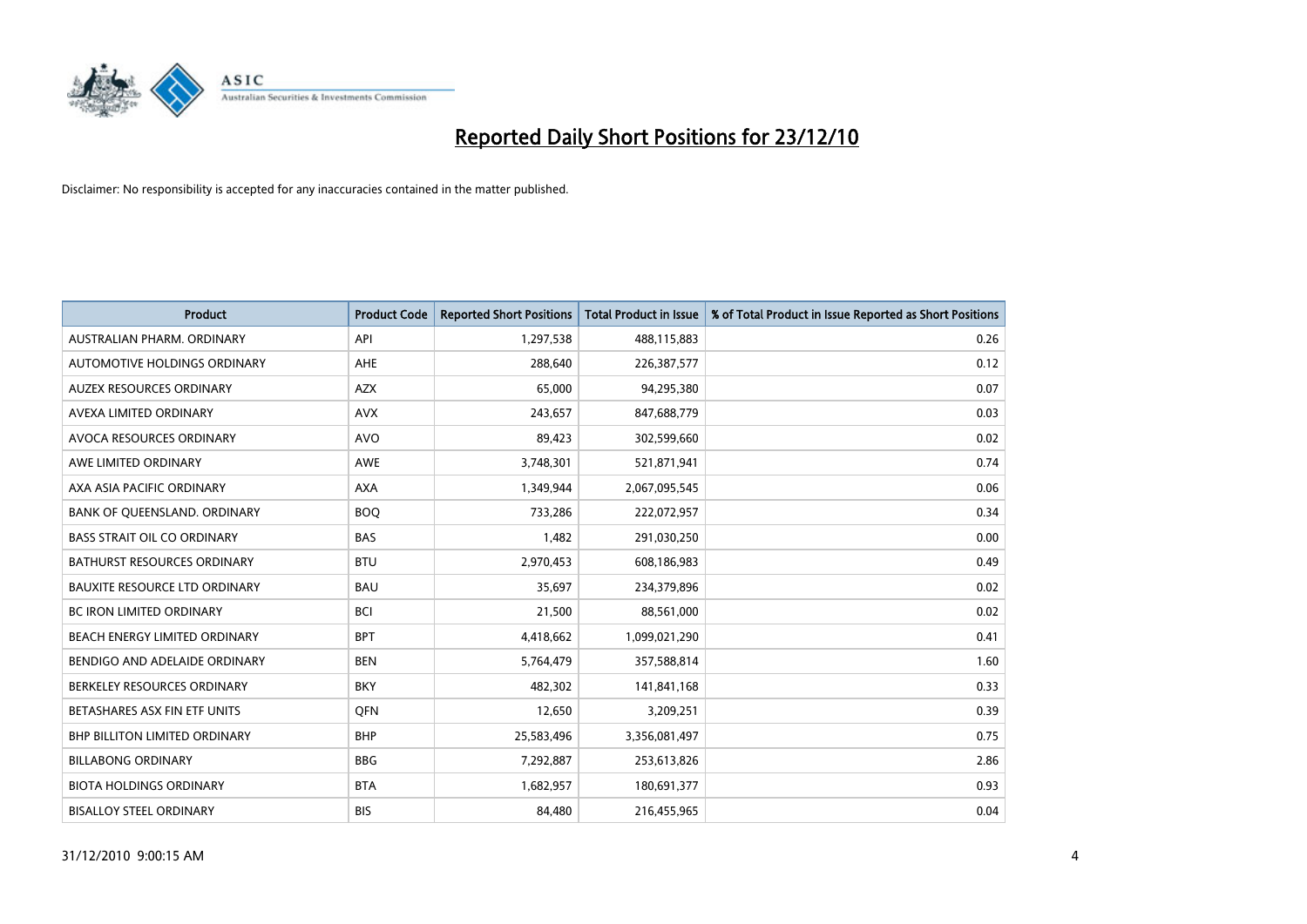

| Product                                  | <b>Product Code</b> | <b>Reported Short Positions</b> | <b>Total Product in Issue</b> | % of Total Product in Issue Reported as Short Positions |
|------------------------------------------|---------------------|---------------------------------|-------------------------------|---------------------------------------------------------|
| BKI INVESTMENT LTD ORDINARY              | BKI                 | 508                             | 420,919,092                   | 0.00                                                    |
| <b>BLACKTHORN RESOURCES ORDINARY</b>     | <b>BTR</b>          | 35,848                          | 106,885,300                   | 0.03                                                    |
| <b>BLUESCOPE STEEL LTD ORDINARY</b>      | <b>BSL</b>          | 29,072,016                      | 1,842,207,385                 | 1.56                                                    |
| <b>BOART LONGYEAR ORDINARY</b>           | <b>BLY</b>          | 1,231,966                       | 461,163,412                   | 0.27                                                    |
| <b>BOOM LOGISTICS ORDINARY</b>           | <b>BOL</b>          | 337,999                         | 461,500,712                   | 0.07                                                    |
| BORAL LIMITED. ORDINARY                  | <b>BLD</b>          | 24,342,553                      | 724,446,767                   | 3.37                                                    |
| BOTSWANA METALS LTD ORDINARY             | <b>BML</b>          | 7,000                           | 106,421,094                   | 0.01                                                    |
| <b>BOW ENERGY LIMITED ORDINARY</b>       | <b>BOW</b>          | 103,514                         | 322,927,187                   | 0.04                                                    |
| <b>BRADKEN LIMITED ORDINARY</b>          | <b>BKN</b>          | 397,640                         | 139,639,929                   | 0.30                                                    |
| <b>BRAMBLES LIMITED ORDINARY</b>         | <b>BXB</b>          | 7,047,160                       | 1,434,489,259                 | 0.49                                                    |
| <b>BREVILLE GROUP LTD ORDINARY</b>       | <b>BRG</b>          | 2,740                           | 129,615,322                   | 0.00                                                    |
| <b>BRICKWORKS LIMITED ORDINARY</b>       | <b>BKW</b>          | 20,399                          | 147,567,333                   | 0.01                                                    |
| <b>BROCKMAN RESOURCES ORDINARY</b>       | <b>BRM</b>          | 170,603                         | 142,963,151                   | 0.12                                                    |
| <b>BUNNINGS WAREHOUSE ORDINARY UNITS</b> | <b>BWP</b>          | 529,326                         | 427,042,646                   | 0.12                                                    |
| <b>BUREY GOLD LIMITED ORDINARY</b>       | <b>BYR</b>          | 50,000                          | 244,746,991                   | 0.02                                                    |
| <b>BURU ENERGY ORDINARY</b>              | <b>BRU</b>          | 155,589                         | 182,780,549                   | 0.09                                                    |
| CABCHARGE AUSTRALIA ORDINARY             | CAB                 | 924,763                         | 120,437,014                   | 0.76                                                    |
| CALTEX AUSTRALIA ORDINARY                | <b>CTX</b>          | 5,100,848                       | 270,000,000                   | 1.88                                                    |
| <b>CAMPBELL BROTHERS ORDINARY</b>        | <b>CPB</b>          | 64,751                          | 67,008,903                    | 0.10                                                    |
| CAPE LAMBERT RES LTD ORDINARY            | <b>CFE</b>          | 1,081,996                       | 588,652,832                   | 0.17                                                    |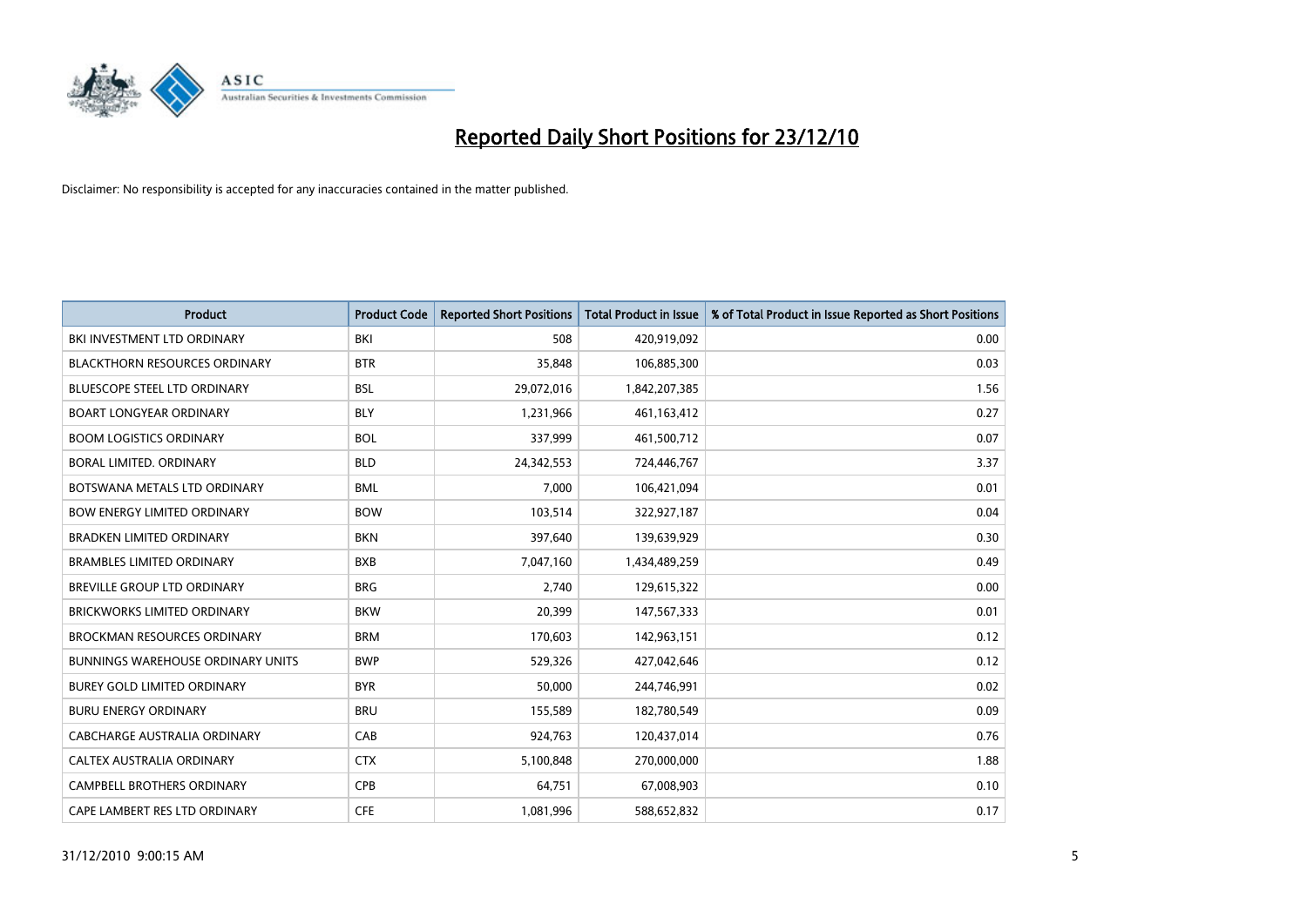

| <b>Product</b>                                | <b>Product Code</b> | <b>Reported Short Positions</b> | <b>Total Product in Issue</b> | % of Total Product in Issue Reported as Short Positions |
|-----------------------------------------------|---------------------|---------------------------------|-------------------------------|---------------------------------------------------------|
| <b>CARBON ENERGY ORDINARY</b>                 | <b>CNX</b>          | 800,821                         | 640,444,620                   | 0.12                                                    |
| <b>CARDNO LIMITED ORDINARY</b>                | <b>CDD</b>          | 21,006                          | 105,797,439                   | 0.02                                                    |
| CARNARVON PETROLEUM ORDINARY                  | <b>CVN</b>          | 113,215                         | 687,820,634                   | 0.02                                                    |
| CARNEGIE WAVE ENERGY ORDINARY                 | <b>CWE</b>          | 83,000                          | 565,237,627                   | 0.01                                                    |
| <b>CARPATHIAN RESOURCES ORDINARY</b>          | <b>CPN</b>          | 75,000                          | 265,533,501                   | 0.03                                                    |
| CARPENTARIA EXP. LTD ORDINARY                 | CAP                 | 9,777                           | 94,191,301                    | 0.01                                                    |
| CARSALES.COM LTD ORDINARY                     | <b>CRZ</b>          | 2,616,255                       | 233,973,300                   | 1.11                                                    |
| CASH CONVERTERS ORD/DIV ACCESS                | CCV                 | 89,322                          | 379,761,025                   | 0.02                                                    |
| <b>CASPIAN OIL &amp; GAS ORDINARY</b>         | <b>CIG</b>          | 50,000                          | 1,331,500,513                 | 0.00                                                    |
| CATALPA RESOURCES ORDINARY                    | CAH                 | 91,853                          | 162,832,907                   | 0.06                                                    |
| CEC GROUP LIMITED ORDINARY                    | <b>CEG</b>          | 1,750                           | 79,662,662                    | 0.00                                                    |
| <b>CELLNET GROUP ORDINARY</b>                 | <b>CLT</b>          | 1,342                           | 69,875,723                    | 0.00                                                    |
| CENTRAL PETROLEUM ORDINARY                    | <b>CTP</b>          | 161,455                         | 982,298,842                   | 0.02                                                    |
| <b>CENTRO PROPERTIES UNITS/ORD STAPLED</b>    | <b>CNP</b>          | 324,031                         | 972,414,514                   | 0.03                                                    |
| <b>CENTRO RETAIL GROUP STAPLED SECURITIES</b> | <b>CER</b>          | 773,775                         | 2,286,399,424                 | 0.03                                                    |
| CERAMIC FUEL CELLS ORDINARY                   | <b>CFU</b>          | 397,373                         | 1,201,353,566                 | 0.03                                                    |
| CFS RETAIL PROPERTY UNITS                     | <b>CFX</b>          | 32,998,118                      | 2,825,628,530                 | 1.19                                                    |
| CGA MINING LIMITED ORDINARY                   | <b>CGX</b>          | 98,230                          | 333,265,726                   | 0.03                                                    |
| <b>CHALICE GOLD MINES ORDINARY</b>            | <b>CHN</b>          | 67,500                          | 211,455,886                   | 0.03                                                    |
| CHALLENGER DIV.PRO. STAPLED UNITS             | <b>CDI</b>          | 79,848                          | 913,426,007                   | 0.00                                                    |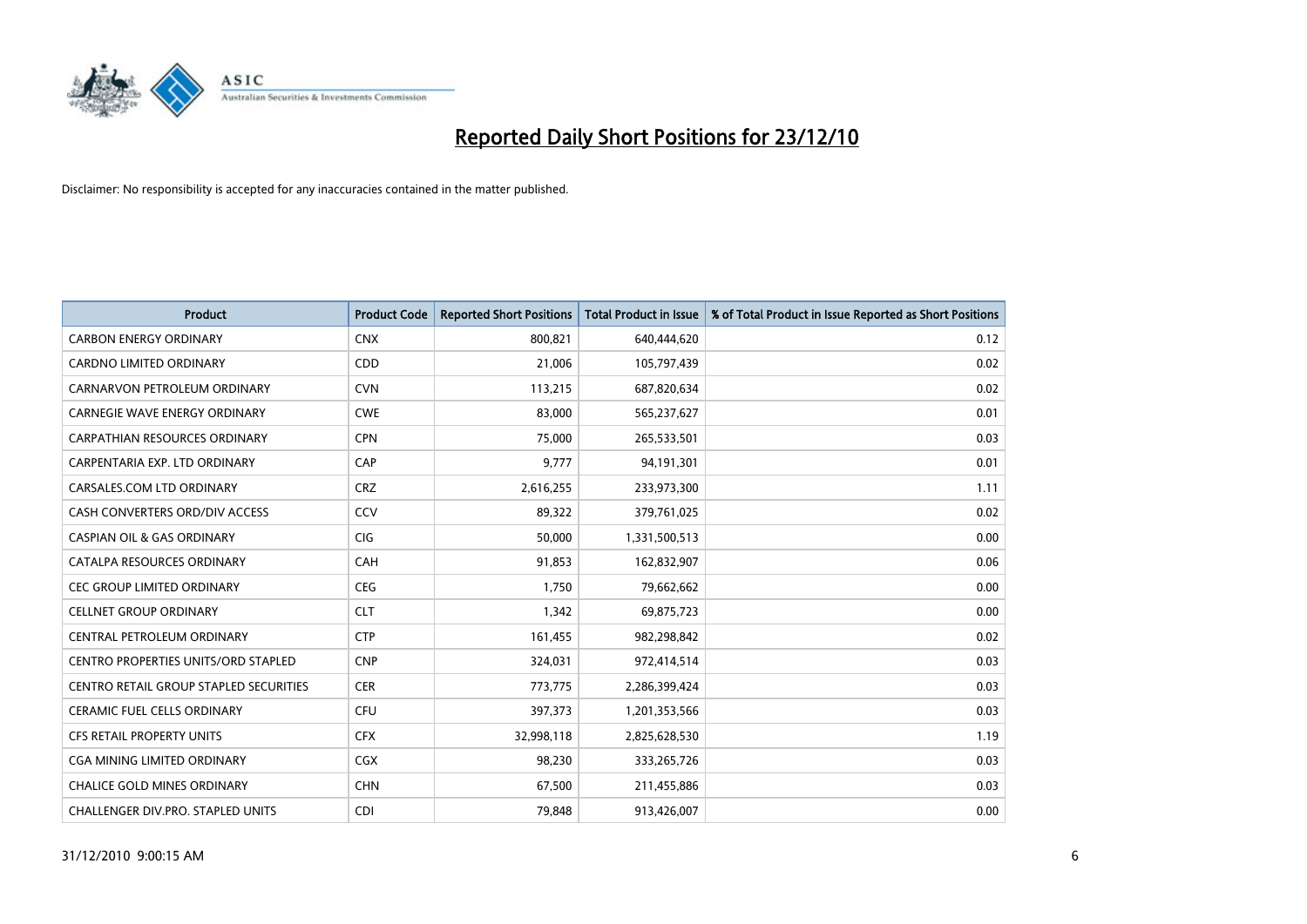

| Product                                  | <b>Product Code</b> | <b>Reported Short Positions</b> | <b>Total Product in Issue</b> | % of Total Product in Issue Reported as Short Positions |
|------------------------------------------|---------------------|---------------------------------|-------------------------------|---------------------------------------------------------|
| <b>CHALLENGER INFRAST, STAPLED UNITS</b> | CIF                 | 8,731                           | 316,223,785                   | 0.00                                                    |
| CHALLENGER LIMITED ORDINARY              | <b>CGF</b>          | 5,264,597                       | 501,959,841                   | 1.06                                                    |
| CHANDLER MACLEOD LTD ORDINARY            | <b>CMG</b>          | 11,970                          | 422,031,685                   | 0.00                                                    |
| CHARTER HALL GROUP STAPLED US PROHIBIT.  | CHC                 | 858,234                         | 306,341,814                   | 0.28                                                    |
| <b>CHARTER HALL OFFICE UNIT</b>          | COO                 | 635,296                         | 493,319,730                   | 0.13                                                    |
| <b>CHARTER HALL RETAIL UNITS</b>         | <b>CQR</b>          | 414,573                         | 305,810,723                   | 0.13                                                    |
| CHEMGENEX PHARMACEUT ORDINARY            | <b>CXS</b>          | 195,195                         | 283,348,870                   | 0.07                                                    |
| CITADEL RESOURCE GRP ORDINARY            | CGG                 | 2,611,731                       | 2,420,045,889                 | 0.11                                                    |
| CITIGOLD CORP LTD ORDINARY               | <b>CTO</b>          | 2,070,886                       | 1,040,278,301                 | 0.20                                                    |
| CLINUVEL PHARMACEUT, ORDINARY            | <b>CUV</b>          | 4,127                           | 30,344,956                    | 0.01                                                    |
| <b>CLOUGH LIMITED ORDINARY</b>           | <b>CLO</b>          | 457,106                         | 770,906,269                   | 0.05                                                    |
| <b>COAL &amp; ALLIED ORDINARY</b>        | <b>CNA</b>          | 18,578                          | 86,584,735                    | 0.02                                                    |
| COAL OF AFRICA LTD ORDINARY              | <b>CZA</b>          | 2,203,655                       | 530,514,663                   | 0.40                                                    |
| <b>COALSPUR MINES LTD ORDINARY</b>       | <b>CPL</b>          | 1,597,371                       | 484,329,575                   | 0.33                                                    |
| COCA-COLA AMATIL ORDINARY                | <b>CCL</b>          | 3,629,313                       | 756,003,067                   | 0.47                                                    |
| COCHLEAR LIMITED ORDINARY                | <b>COH</b>          | 1,260,515                       | 56,666,632                    | 2.21                                                    |
| COCKATOO COAL ORDINARY                   | <b>COK</b>          | 706,498                         | 970,036,951                   | 0.07                                                    |
| <b>COFFEY INTERNATIONAL ORDINARY</b>     | <b>COF</b>          | 20,466                          | 132,577,523                   | 0.01                                                    |
| COMMONWEALTH BANK, ORDINARY              | <b>CBA</b>          | 13,487,200                      | 1,548,882,074                 | 0.85                                                    |
| <b>COMMONWEALTH PROP ORDINARY UNITS</b>  | <b>CPA</b>          | 46,158,169                      | 2,381,417,892                 | 1.95                                                    |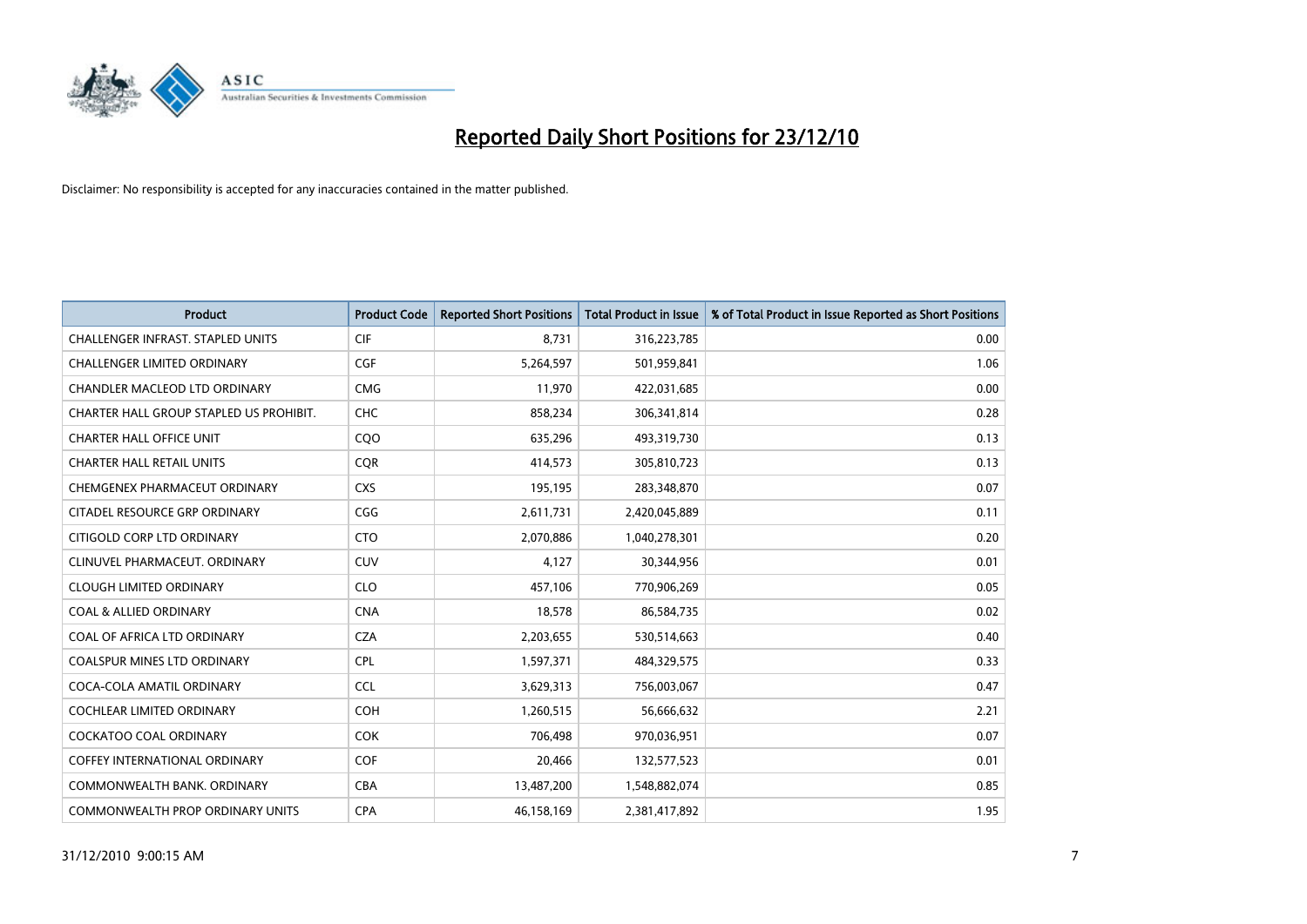

| <b>Product</b>                      | <b>Product Code</b> | <b>Reported Short Positions</b> | <b>Total Product in Issue</b> | % of Total Product in Issue Reported as Short Positions |
|-------------------------------------|---------------------|---------------------------------|-------------------------------|---------------------------------------------------------|
| <b>COMPASS RESOURCES ORDINARY</b>   | <b>CMR</b>          | 101,480                         | 147,402,920                   | 0.07                                                    |
| COMPUTERSHARE LTD ORDINARY          | <b>CPU</b>          | 4,358,358                       | 555,664,059                   | 0.76                                                    |
| <b>CONNECTEAST GROUP STAPLED</b>    | <b>CEU</b>          | 42,304,015                      | 3,940,145,951                 | 1.09                                                    |
| CONQUEST MINING ORDINARY            | CQT                 | 600,001                         | 583,241,478                   | 0.10                                                    |
| CONSOLIDATED MEDIA, ORDINARY        | <b>CMI</b>          | 1,181,470                       | 561,834,996                   | 0.22                                                    |
| CONTANGO MICROCAP ORDINARY          | <b>CTN</b>          | 7,500                           | 145,708,783                   | 0.01                                                    |
| <b>COOPER ENERGY LTD ORDINARY</b>   | <b>COE</b>          | 104,399                         | 292,576,001                   | 0.04                                                    |
| <b>COPPER STRIKE LTD ORDINARY</b>   | <b>CSE</b>          | 714                             | 129,455,571                   | 0.00                                                    |
| <b>CORDLIFE LIMITED ORDINARY</b>    | CBB                 | 1                               | 145,360,920                   | 0.00                                                    |
| <b>COUGAR METALS NL ORDINARY</b>    | <b>CGM</b>          | 100,000                         | 406,223,576                   | 0.02                                                    |
| COUNT FINANCIAL ORDINARY            | COU                 | 6,925                           | 262,212,976                   | 0.00                                                    |
| <b>CRANE GROUP LIMITED ORDINARY</b> | <b>CRG</b>          | 1,213,674                       | 79,110,667                    | 1.53                                                    |
| CROMWELL GROUP STAPLED SECURITIES   | <b>CMW</b>          | 207,013                         | 910,985,951                   | 0.02                                                    |
| <b>CROWN LIMITED ORDINARY</b>       | <b>CWN</b>          | 2,606,873                       | 754,131,800                   | 0.32                                                    |
| <b>CSG LIMITED ORDINARY</b>         | CSV                 | 569,367                         | 244,928,695                   | 0.22                                                    |
| <b>CSL LIMITED ORDINARY</b>         | <b>CSL</b>          | 9,552,274                       | 548,028,220                   | 1.70                                                    |
| <b>CSR LIMITED ORDINARY</b>         | <b>CSR</b>          | 3,110,173                       | 1,517,909,514                 | 0.20                                                    |
| <b>CUDECO LIMITED ORDINARY</b>      | CDU                 | 665,608                         | 145,412,643                   | 0.45                                                    |
| <b>CUSTOMERS LIMITED ORDINARY</b>   | CUS                 | 161,082                         | 134,869,357                   | 0.12                                                    |
| DART ENERGY LTD ORDINARY            | <b>DTE</b>          | 608,217                         | 548,188,184                   | 0.11                                                    |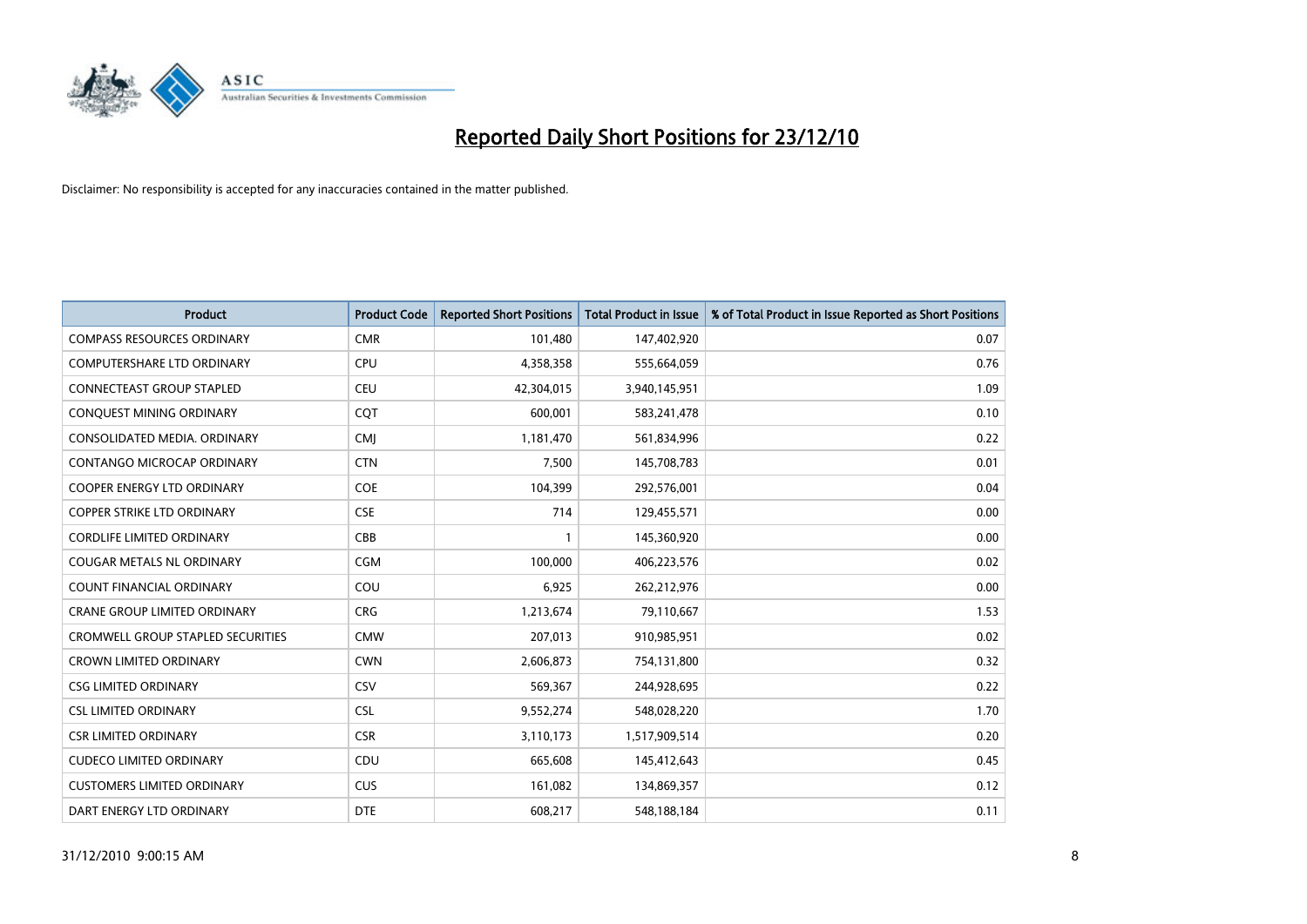

| Product                            | <b>Product Code</b> | <b>Reported Short Positions</b> | <b>Total Product in Issue</b> | % of Total Product in Issue Reported as Short Positions |
|------------------------------------|---------------------|---------------------------------|-------------------------------|---------------------------------------------------------|
| DAVID JONES LIMITED ORDINARY       | <b>DJS</b>          | 12,644,136                      | 514,034,694                   | 2.48                                                    |
| DECMIL GROUP LIMITED ORDINARY      | <b>DCG</b>          | 17,397                          | 124,204,568                   | 0.01                                                    |
| DEEP YELLOW LIMITED ORDINARY       | <b>DYL</b>          | 15,876                          | 1,125,814,458                 | 0.00                                                    |
| DEVINE LIMITED ORDINARY            | <b>DVN</b>          | 1,000                           | 634,918,223                   | 0.00                                                    |
| DEXUS PROPERTY GROUP STAPLED UNITS | <b>DXS</b>          | 3,510,283                       | 4,839,024,176                 | 0.06                                                    |
| DISCOVERY METALS LTD ORDINARY      | <b>DML</b>          | 312,446                         | 435,878,231                   | 0.06                                                    |
| DOMINION MINING ORDINARY           | <b>DOM</b>          | 103,113                         | 103,520,259                   | 0.09                                                    |
| DOMINO PIZZA ENTERPR ORDINARY      | <b>DMP</b>          | 3                               | 68,407,674                    | 0.00                                                    |
| DOWNER EDI LIMITED ORDINARY        | <b>DOW</b>          | 1,473,592                       | 343,178,483                   | 0.42                                                    |
| DRILLSEARCH ENERGY ORDINARY        | <b>DLS</b>          | 500,000                         | 2,058,079,563                 | 0.02                                                    |
| DUET GROUP STAPLED US PROHIBIT.    | <b>DUE</b>          | 1,574,026                       | 887,304,690                   | 0.18                                                    |
| <b>DULUXGROUP LIMITED ORDINARY</b> | <b>DLX</b>          | 532,634                         | 367,456,259                   | 0.15                                                    |
| DWS ADVANCED ORDINARY              | <b>DWS</b>          | 106,038                         | 132,362,763                   | 0.08                                                    |
| DYESOL LIMITED ORDINARY            | <b>DYE</b>          | 340,000                         | 143,384,818                   | 0.24                                                    |
| <b>EASTERN STAR GAS ORDINARY</b>   | <b>ESG</b>          | 2,202,869                       | 991,567,041                   | 0.19                                                    |
| EDT RETAIL TRUST UNITS             | <b>EDT</b>          | 99,457                          | 4,700,290,868                 | 0.00                                                    |
| ELDERS LIMITED ORDINARY            | <b>ELD</b>          | 15,124,389                      | 448,598,480                   | 3.36                                                    |
| ELDORADO GOLD CORP CDI 1:1         | EAU                 | 25,530                          | 20,699,344                    | 0.12                                                    |
| ELIXIR PETROLEUM LTD ORDINARY      | <b>EXR</b>          | 324,400                         | 188,988,472                   | 0.17                                                    |
| <b>EMECO HOLDINGS ORDINARY</b>     | <b>EHL</b>          | 813,566                         | 631,237,586                   | 0.13                                                    |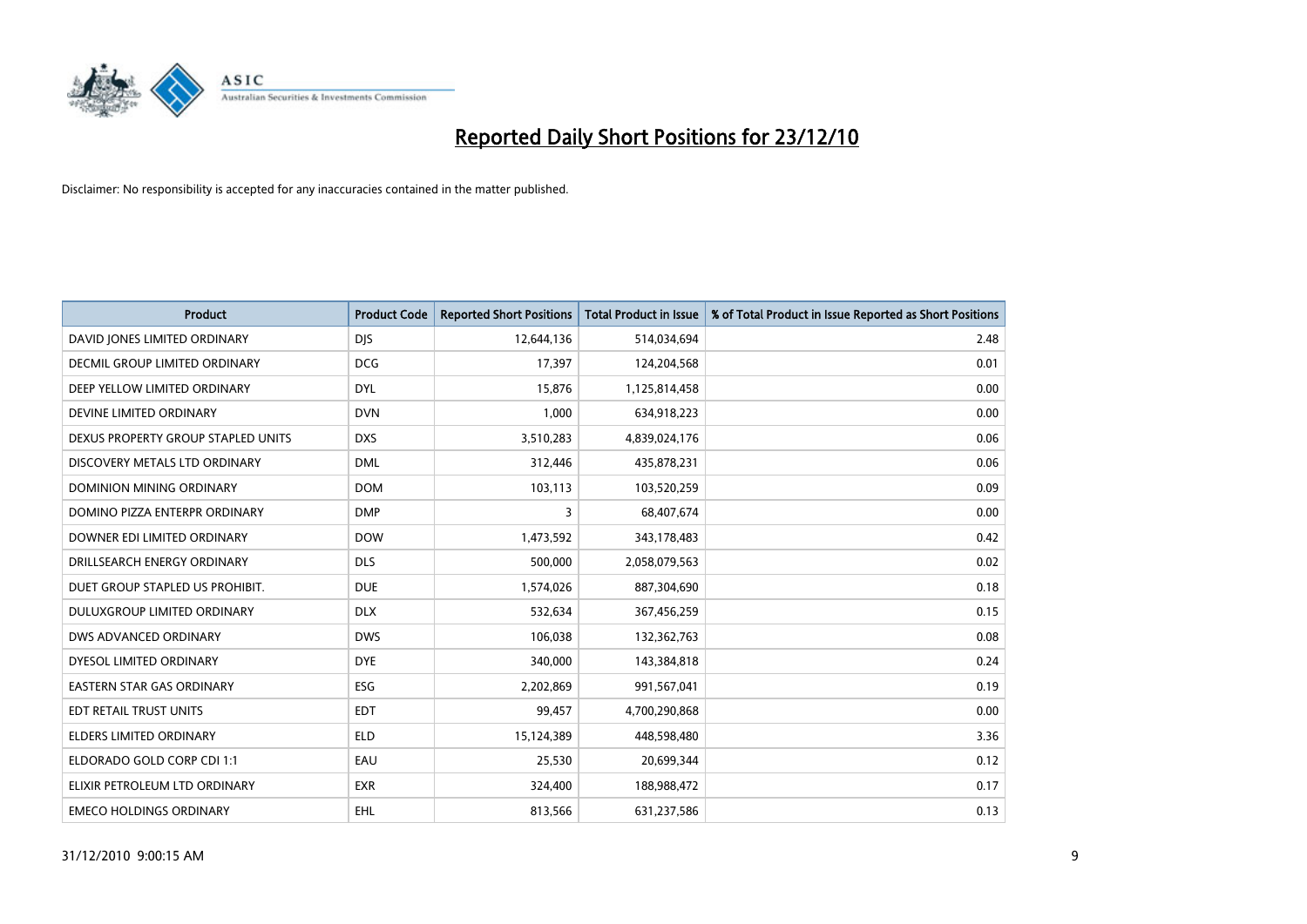

| <b>Product</b>                            | <b>Product Code</b> | <b>Reported Short Positions</b> | <b>Total Product in Issue</b> | % of Total Product in Issue Reported as Short Positions |
|-------------------------------------------|---------------------|---------------------------------|-------------------------------|---------------------------------------------------------|
| <b>ENERGY RESOURCES ORDINARY 'A'</b>      | <b>ERA</b>          | 1,305,243                       | 190,737,934                   | 0.68                                                    |
| ENERGY WORLD CORPOR. ORDINARY             | <b>EWC</b>          | 7,687,853                       | 1,561,166,672                 | 0.49                                                    |
| ENTEK ENERGY LTD ORDINARY                 | <b>ETE</b>          | 489,903                         | 287,692,535                   | 0.17                                                    |
| <b>ENTELLECT SOLUTIONS ORDINARY</b>       | <b>ESN</b>          | 464,050                         | 1,740,334,200                 | 0.03                                                    |
| <b>ENVESTRA LIMITED ORDINARY</b>          | <b>ENV</b>          | 1,821,441                       | 1,430,398,609                 | 0.13                                                    |
| EQUATORIAL RES LTD ORDINARY               | EQX                 | 12,900                          | 86,193,022                    | 0.01                                                    |
| EQUINOX MINERALS LTD CHESS DEPOSITARY INT | EQN                 | 4,150,897                       | 709,393,211                   | 0.60                                                    |
| <b>EVEREST FINANCIAL ORDINARY</b>         | <b>EFG</b>          | 4,300                           | 251,442,316                   | 0.00                                                    |
| <b>EXTRACT RESOURCES ORDINARY</b>         | <b>EXT</b>          | 312,899                         | 243,302,298                   | 0.12                                                    |
| FAIRFAX MEDIA LTD ORDINARY                | <b>FXI</b>          | 298,286,919                     | 2,351,955,725                 | 12.68                                                   |
| <b>FANTASTIC HOLDINGS ORDINARY</b>        | <b>FAN</b>          | 3,000                           | 102,739,538                   | 0.00                                                    |
| FERRAUS LIMITED ORDINARY                  | <b>FRS</b>          | 370                             | 205,700,890                   | 0.00                                                    |
| FISHER & PAYKEL APP. ORDINARY             | <b>FPA</b>          | 10,745,752                      | 724,235,162                   | 1.49                                                    |
| FISHER & PAYKEL H. ORDINARY               | <b>FPH</b>          | 2,327,456                       | 520,409,135                   | 0.45                                                    |
| FKP PROPERTY GROUP STAPLED SECURITIES     | <b>FKP</b>          | 8,148,529                       | 1,174,033,185                 | 0.68                                                    |
| FLEETWOOD CORP ORDINARY                   | <b>FWD</b>          | 56,861                          | 57,281,484                    | 0.10                                                    |
| FLETCHER BUILDING ORDINARY                | <b>FBU</b>          | 1,303,712                       | 611,250,393                   | 0.20                                                    |
| FLEXIGROUP LIMITED ORDINARY               | <b>FXL</b>          | 81,250                          | 275,472,492                   | 0.03                                                    |
| FLIGHT CENTRE ORDINARY                    | <b>FLT</b>          | 2,742,581                       | 99,789,746                    | 2.76                                                    |
| <b>FLINDERS MINES LTD ORDINARY</b>        | <b>FMS</b>          | 21,472,354                      | 1,820,149,571                 | 1.19                                                    |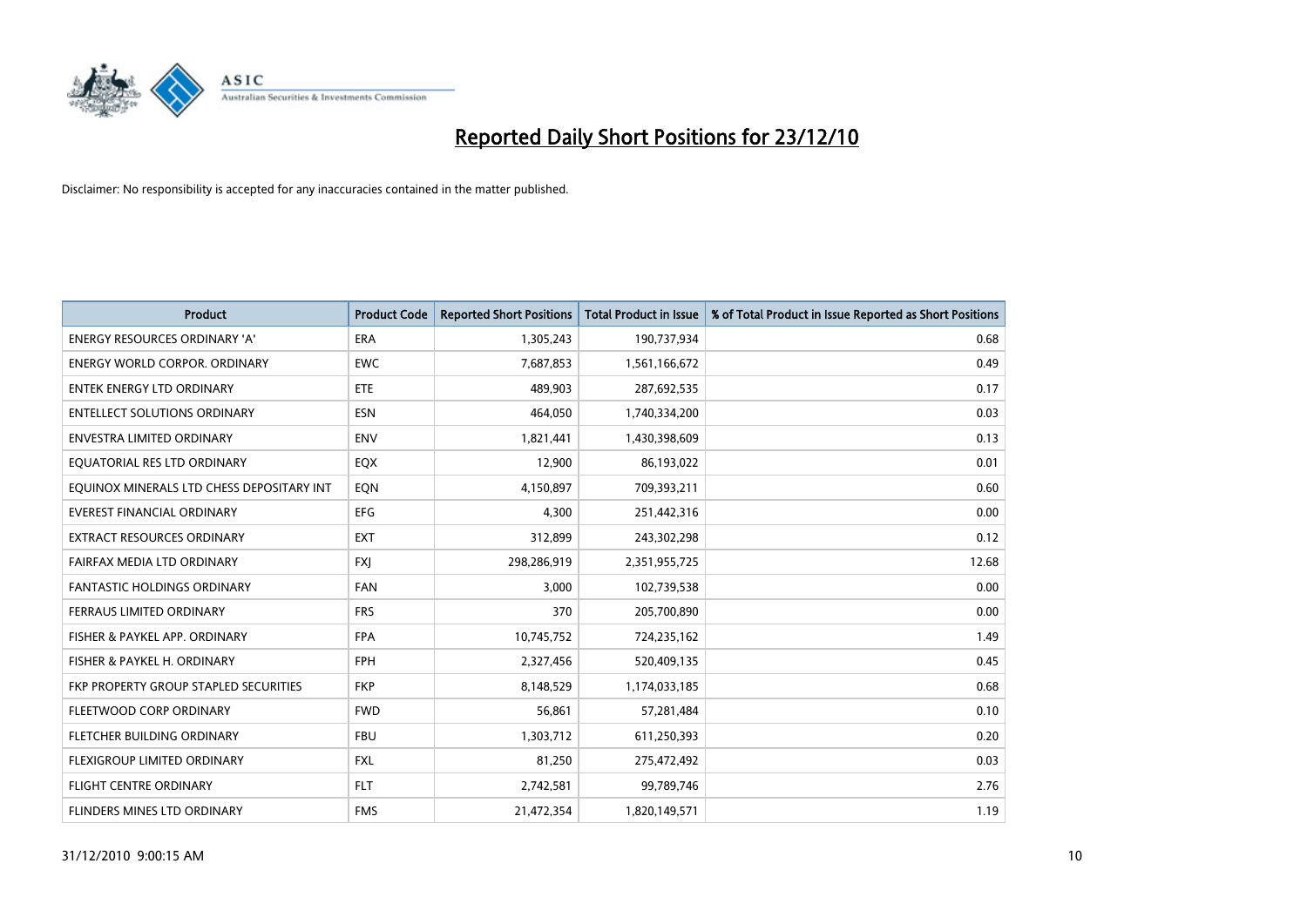

| Product                                   | <b>Product Code</b> | <b>Reported Short Positions</b> | <b>Total Product in Issue</b> | % of Total Product in Issue Reported as Short Positions |
|-------------------------------------------|---------------------|---------------------------------|-------------------------------|---------------------------------------------------------|
| <b>FOCUS MINERALS LTD ORDINARY</b>        | <b>FML</b>          | 80,527                          | 2,865,543,210                 | 0.00                                                    |
| FORGE GROUP LIMITED ORDINARY              | FGE                 | 13,624                          | 82,844,014                    | 0.02                                                    |
| FORTE ENERGY NL ORDINARY                  | FTE                 | 2,658,986                       | 582,658,031                   | 0.46                                                    |
| FORTESCUE METALS GRP ORDINARY             | <b>FMG</b>          | 7,948,440                       | 3,112,442,409                 | 0.24                                                    |
| <b>FOSTER'S GROUP ORDINARY</b>            | FGL                 | 10,941,001                      | 1,935,386,127                 | 0.58                                                    |
| FTD CORPORATION ORDINARY                  | <b>FTD</b>          | 8,088                           | 100,421,069                   | 0.01                                                    |
| <b>FUNTASTIC LIMITED ORDINARY</b>         | <b>FUN</b>          | 322,528                         | 340,997,682                   | 0.09                                                    |
| <b>G.U.D. HOLDINGS ORDINARY</b>           | GUD                 | 236,773                         | 68,426,721                    | 0.35                                                    |
| <b>GALAXY RESOURCES ORDINARY</b>          | <b>GXY</b>          | 643,300                         | 191,903,358                   | 0.32                                                    |
| <b>GEODYNAMICS LIMITED ORDINARY</b>       | GDY                 | 232,070                         | 333,643,956                   | 0.07                                                    |
| <b>GINDALBIE METALS LTD ORDINARY</b>      | <b>GBG</b>          | 8,212,618                       | 935,215,590                   | 0.86                                                    |
| <b>GIRALIA RESOURCES NL ORDINARY</b>      | <b>GIR</b>          | 311,592                         | 181,160,170                   | 0.17                                                    |
| <b>GLOBAL MINING ORDINARY</b>             | GMI                 | 8,951                           | 191,820,968                   | 0.00                                                    |
| <b>GLOUCESTER COAL ORDINARY</b>           | GCL                 | 260,692                         | 140,447,062                   | 0.19                                                    |
| <b>GME RESOURCES LTD ORDINARY</b>         | <b>GME</b>          | 800                             | 302,352,750                   | 0.00                                                    |
| <b>GOLDEN GATE PETROL ORDINARY</b>        | GGP                 | 11,538                          | 1,067,159,955                 | 0.00                                                    |
| <b>GOLDEN WEST RESOURCE ORDINARY</b>      | GWR                 | 1,617                           | 164,606,127                   | 0.00                                                    |
| <b>GOODMAN FIELDER, ORDINARY</b>          | <b>GFF</b>          | 13,183,782                      | 1,380,386,438                 | 0.97                                                    |
| <b>GOODMAN GROUP STAPLED US PROHIBIT.</b> | <b>GMG</b>          | 4,039,397                       | 6,369,751,394                 | 0.06                                                    |
| <b>GPT GROUP STAPLED SEC.</b>             | <b>GPT</b>          | 6,440,268                       | 1,855,529,431                 | 0.34                                                    |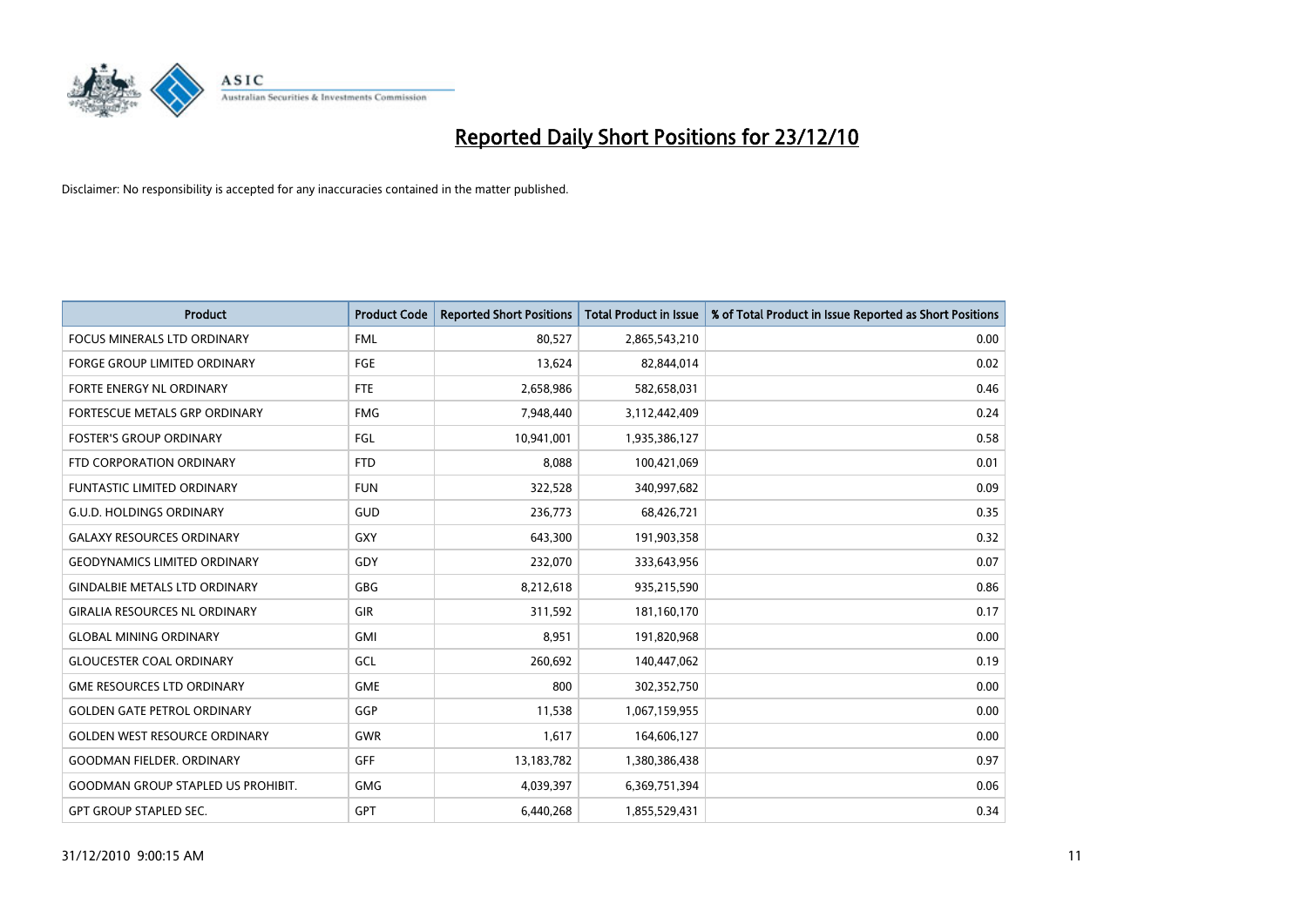

| <b>Product</b>                                   | <b>Product Code</b> | <b>Reported Short Positions</b> | Total Product in Issue | % of Total Product in Issue Reported as Short Positions |
|--------------------------------------------------|---------------------|---------------------------------|------------------------|---------------------------------------------------------|
| <b>GRAINCORP LIMITED A CLASS ORDINARY</b>        | <b>GNC</b>          | 480,629                         | 198,318,900            | 0.25                                                    |
| <b>GRANGE RESOURCES, ORDINARY</b>                | <b>GRR</b>          | 1,543,512                       | 1,152,077,403          | 0.13                                                    |
| <b>GREENLAND MIN EN LTD ORDINARY</b>             | GGG                 | 1,589,216                       | 280,456,517            | 0.56                                                    |
| <b>GRYPHON MINERALS LTD ORDINARY</b>             | GRY                 | 70,828                          | 292,472,058            | 0.03                                                    |
| <b>GUINNESS PEAT GROUP. CHESS DEPOSITARY INT</b> | <b>GPG</b>          | 55                              | 291,115,957            | 0.00                                                    |
| <b>GUNNS LIMITED FORESTS</b>                     | <b>GNSPA</b>        | 4,000                           | 1,200,000              | 0.33                                                    |
| <b>GUNNS LIMITED ORDINARY</b>                    | <b>GNS</b>          | 13,362,018                      | 848,401,559            | 1.55                                                    |
| <b>GWA GROUP LTD ORDINARY</b>                    | <b>GWA</b>          | 3,016,223                       | 301,102,514            | 1.01                                                    |
| <b>HARVEY NORMAN ORDINARY</b>                    | <b>HVN</b>          | 30,984,779                      | 1,062,316,784          | 2.88                                                    |
| HASTIE GROUP LIMITED ORDINARY                    | <b>HST</b>          | 334,479                         | 239,781,419            | 0.14                                                    |
| HASTINGS DIVERSIFIED STAPLED SECURITY            | <b>HDF</b>          | 417,881                         | 518,300,758            | 0.07                                                    |
| <b>HEARTWARE INT INC CDI 35:1</b>                | <b>HIN</b>          | 272,008                         | 66,059,280             | 0.41                                                    |
| <b>HENDERSON GROUP CDI 1:1</b>                   | <b>HGG</b>          | 5,651,952                       | 560,490,613            | 1.00                                                    |
| HFA HOLDINGS LIMITED ORDINARY                    | <b>HFA</b>          | 1,973,533                       | 469,330,170            | 0.41                                                    |
| <b>HIGHLANDS PACIFIC ORDINARY</b>                | <b>HIG</b>          | 2,382,804                       | 685,582,148            | 0.35                                                    |
| <b>HILLS HOLDINGS LTD ORDINARY</b>               | <b>HIL</b>          | 271,885                         | 248,676,841            | 0.11                                                    |
| HORIZON OIL LIMITED ORDINARY                     | <b>HZN</b>          | 3,067,535                       | 1,130,311,515          | 0.27                                                    |
| ICON ENERGY LIMITED ORDINARY                     | <b>ICN</b>          | 67,000                          | 439,801,394            | 0.02                                                    |
| <b>IINET LIMITED ORDINARY</b>                    | <b>IIN</b>          | 1,073,522                       | 151,971,119            | 0.70                                                    |
| <b>ILUKA RESOURCES ORDINARY</b>                  | ILU                 | 4,268,273                       | 418,700,517            | 0.99                                                    |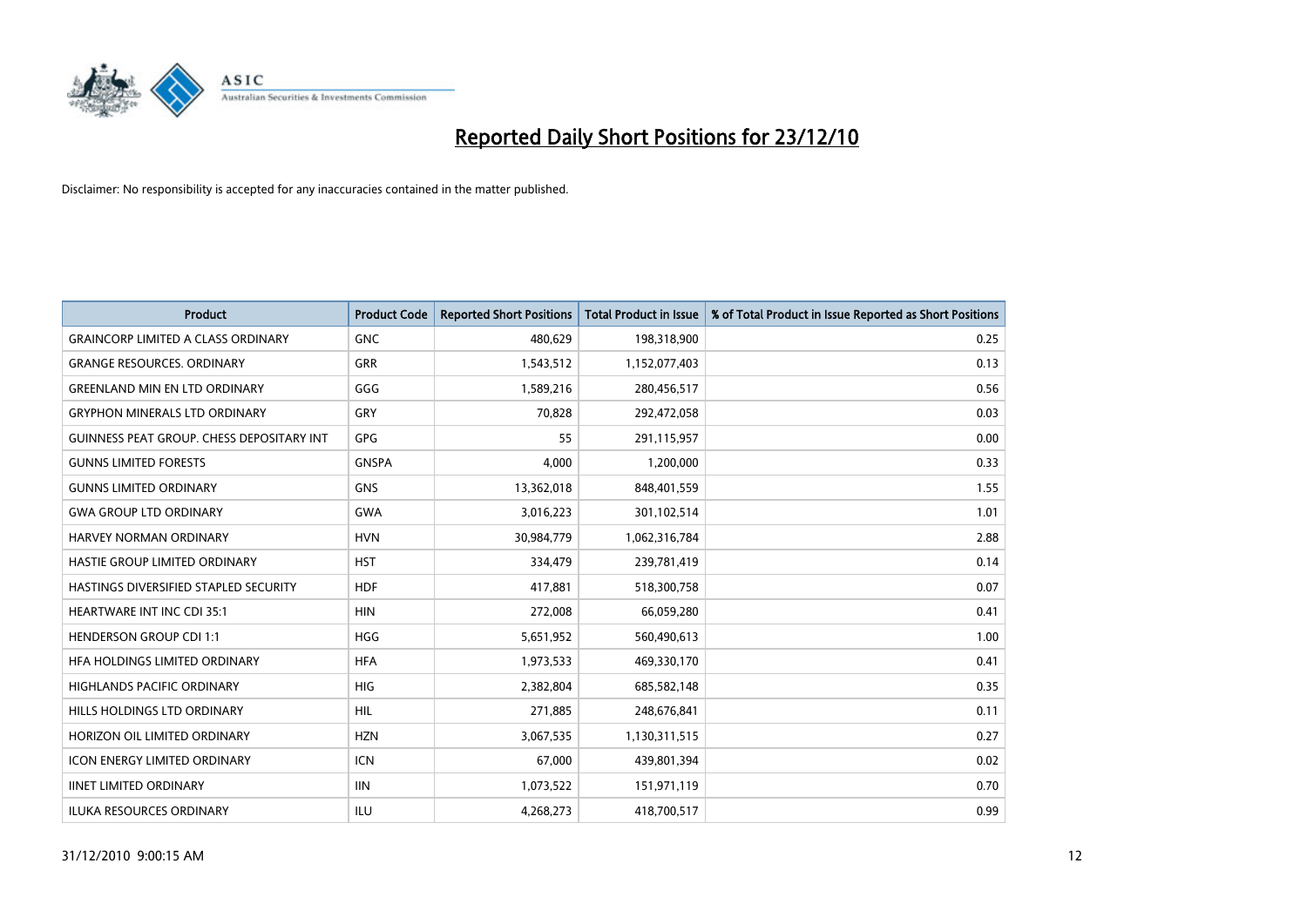

| Product                                  | <b>Product Code</b> | <b>Reported Short Positions</b> | <b>Total Product in Issue</b> | % of Total Product in Issue Reported as Short Positions |
|------------------------------------------|---------------------|---------------------------------|-------------------------------|---------------------------------------------------------|
| IMF (AUSTRALIA) LTD ORDINARY             | <b>IMF</b>          | 330,137                         | 122,496,819                   | 0.27                                                    |
| IMX RESOURCES LTD ORDINARY               | <b>IXR</b>          | 20,000                          | 262,552,803                   | 0.01                                                    |
| <b>INCITEC PIVOT ORDINARY</b>            | IPL                 | 2,579,939                       | 1,628,730,107                 | 0.15                                                    |
| INDAGO RESOURCES LTD ORDINARY            | <b>IDG</b>          | 8,179                           | 5,478,535                     | 0.15                                                    |
| <b>INDEPENDENCE GROUP ORDINARY</b>       | <b>IGO</b>          | 340,991                         | 138,777,305                   | 0.24                                                    |
| <b>INDOPHIL RESOURCES ORDINARY</b>       | <b>IRN</b>          | 382,745                         | 471,445,763                   | 0.08                                                    |
| <b>INDUSTREA LIMITED ORDINARY</b>        | IDL                 | 1,040,113                       | 363,878,295                   | 0.28                                                    |
| <b>INFIGEN ENERGY STAPLED SECURITIES</b> | <b>IFN</b>          | 5,078,364                       | 761,222,569                   | 0.67                                                    |
| ING INDUSTRIAL FUND UNITS                | <b>IIF</b>          | 1,882,355                       | 2,592,249,647                 | 0.08                                                    |
| ING OFFICE FUND STAPLED SECURITIES       | <b>IOF</b>          | 3,648,717                       | 2,729,071,212                 | 0.13                                                    |
| ING RE COM GROUP STAPLED SECURITIES      | ILF.                | 9,075                           | 441,029,194                   | 0.00                                                    |
| <b>INSURANCE AUSTRALIA ORDINARY</b>      | IAG                 | 853,337                         | 2,079,034,021                 | 0.03                                                    |
| INT GOLDFIELDS LTD ORDINARY              | <b>IGS</b>          | 100,000                         | 500,440,386                   | 0.02                                                    |
| INTEGRA MINING LTD, ORDINARY             | <b>IGR</b>          | 4,958,393                       | 756,692,394                   | 0.65                                                    |
| <b>INTREPID MINES ORDINARY</b>           | IAU                 | 2,033,539                       | 497,307,670                   | 0.40                                                    |
| <b>INVOCARE LIMITED ORDINARY</b>         | <b>IVC</b>          | 967,220                         | 102,421,288                   | 0.94                                                    |
| <b>ION LIMITED ORDINARY</b>              | <b>ION</b>          | 164,453                         | 256,365,105                   | 0.06                                                    |
| <b>IOOF HOLDINGS LTD ORDINARY</b>        | IFL                 | 1,610,525                       | 229,794,395                   | 0.70                                                    |
| <b>IRESS MARKET TECH. ORDINARY</b>       | <b>IRE</b>          | 2,098,275                       | 126,018,142                   | 1.66                                                    |
| <b>IRON ORE HOLDINGS ORDINARY</b>        | <b>IOH</b>          | 14,525                          | 137,548,774                   | 0.01                                                    |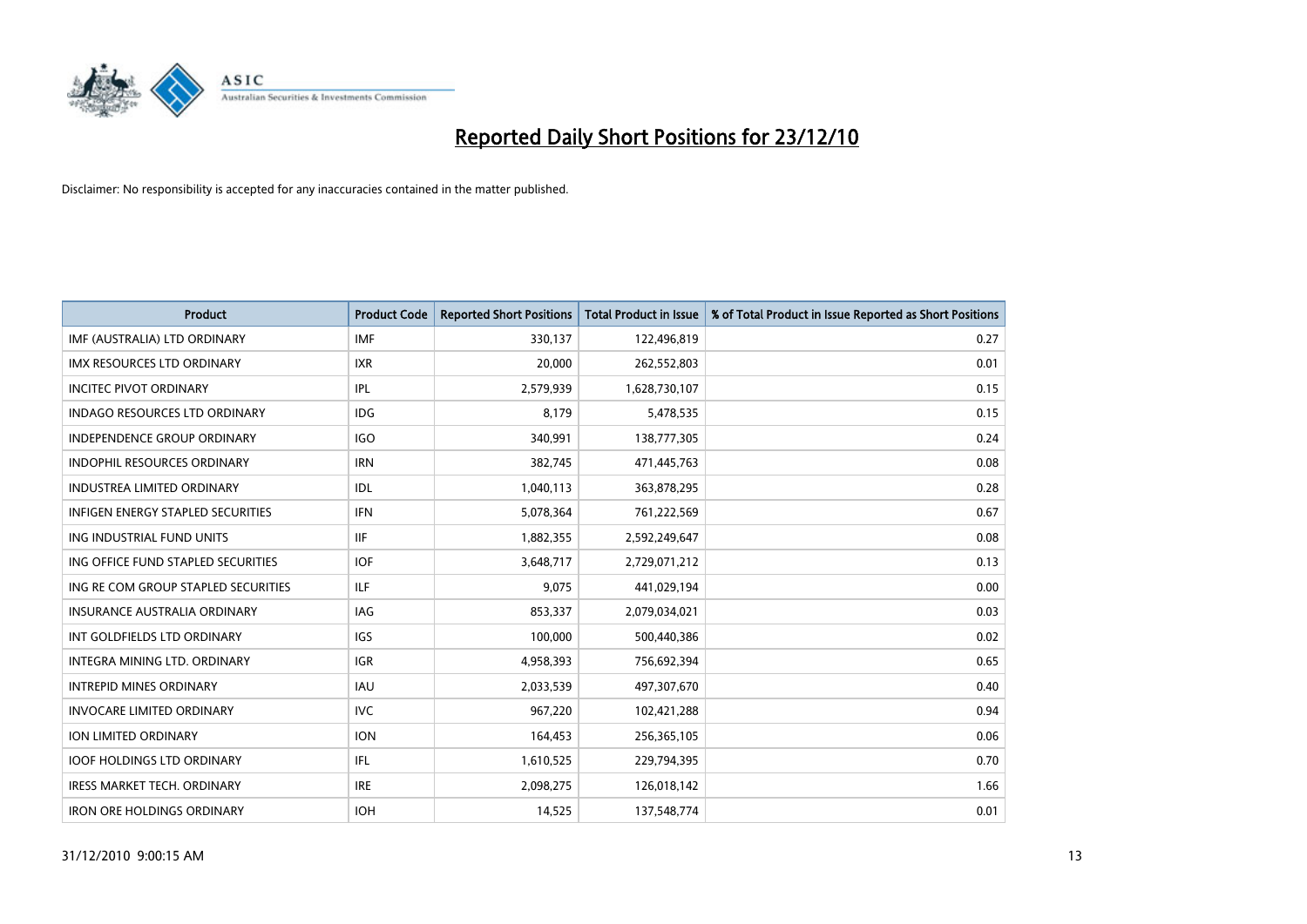

| Product                                  | <b>Product Code</b> | <b>Reported Short Positions</b> | <b>Total Product in Issue</b> | % of Total Product in Issue Reported as Short Positions |
|------------------------------------------|---------------------|---------------------------------|-------------------------------|---------------------------------------------------------|
| <b>ISHARES GLB CONSSTA CDI 1:1</b>       | IXI                 | 262                             | 4,750,000                     | 0.01                                                    |
| ISHARES GLOBAL 100 CDI 1:1               | 100                 | 7,713                           | 10,600,000                    | 0.07                                                    |
| <b>ISHARES MSCI EAFE CDI 1:1</b>         | <b>IVE</b>          | 75,419                          | 590,400,000                   | 0.01                                                    |
| ISHARES MSCI EM MKTS CDI 1:1             | IEM                 | 23,375                          | 425,700,000                   | 0.01                                                    |
| ISHARES S&P 500 CDI 1:1                  | <b>IVV</b>          | 9,982                           | 116,350,000                   | 0.01                                                    |
| ISHARES S&P ASIA 50 CDI 1:1              | <b>IAA</b>          | 17,667                          | 1,700,000                     | 1.04                                                    |
| ISHARES S&P EU 350 CDI 1:1               | IEU                 | 12,265                          | 50,800,000                    | 0.02                                                    |
| <b>ISOFT GROUP LIMITED ORDINARY</b>      | <b>ISF</b>          | 5,247,508                       | 1,070,595,874                 | 0.48                                                    |
| <b>IVANHOE AUSTRALIA ORDINARY</b>        | <b>IVA</b>          | 315,258                         | 418,410,103                   | 0.08                                                    |
| <b>JABIRU METALS LTD ORDINARY</b>        | <b>JML</b>          | 76,557                          | 552,619,180                   | 0.01                                                    |
| JAMES HARDIE INDUST CHESS DEPOSITARY INT | <b>IHX</b>          | 16,152,044                      | 436,070,585                   | 3.68                                                    |
| <b>JAMESON RESOURCES ORDINARY</b>        | JAL                 | 1,600,000                       | 63,885,910                    | 2.50                                                    |
| <b>JB HI-FI LIMITED ORDINARY</b>         | <b>IBH</b>          | 8,522,793                       | 109,223,945                   | 7.82                                                    |
| <b>KAGARA LTD ORDINARY</b>               | KZL                 | 1,949,003                       | 707,789,717                   | 0.26                                                    |
| KANGAROO RES LTD ORDINARY                | <b>KRL</b>          | 9,242,004                       | 801,491,752                   | 1.15                                                    |
| KAROON GAS AUSTRALIA ORDINARY            | <b>KAR</b>          | 187,869                         | 217,295,769                   | 0.08                                                    |
| KATHMANDU HOLD LTD ORDINARY              | <b>KMD</b>          | 347,332                         | 200,000,000                   | 0.17                                                    |
| KENTOR GOLD LIMITED ORDINARY             | KGL                 | 199,078                         | 1,061,592,950                 | 0.02                                                    |
| <b>KEYBRIDGE CAPITAL ORDINARY</b>        | <b>KBC</b>          | 5,999                           | 172,070,564                   | 0.00                                                    |
| KIMBERLEY METALS LTD ORDINARY            | <b>KBL</b>          | 1,821                           | 161,356,672                   | 0.00                                                    |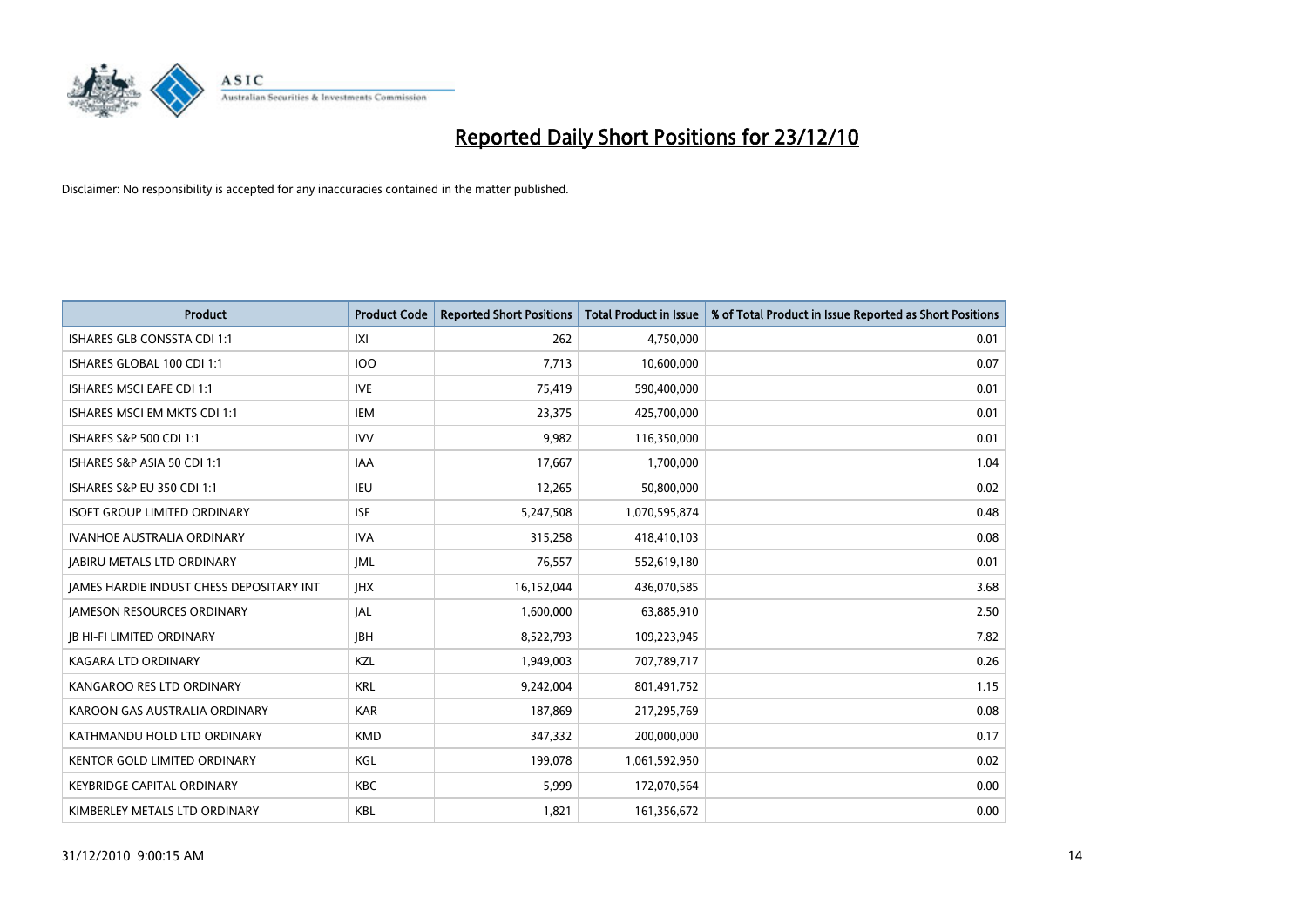

| Product                               | <b>Product Code</b> | <b>Reported Short Positions</b> | <b>Total Product in Issue</b> | % of Total Product in Issue Reported as Short Positions |
|---------------------------------------|---------------------|---------------------------------|-------------------------------|---------------------------------------------------------|
| KINGSGATE CONSOLID. ORDINARY          | <b>KCN</b>          | 1,504,783                       | 102,032,231                   | 1.47                                                    |
| KINGSROSE MINING LTD ORDINARY         | <b>KRM</b>          | 147,440                         | 249,818,060                   | 0.06                                                    |
| LEIGHTON HOLDINGS ORDINARY            | LEI                 | 4,031,493                       | 300,889,299                   | 1.33                                                    |
| LEND LEASE GROUP UNIT/ORD STAPLED     | <b>LLC</b>          | 1,275,569                       | 565,558,754                   | 0.23                                                    |
| LINC ENERGY LTD ORDINARY              | <b>LNC</b>          | 5,776,292                       | 499,252,239                   | 1.14                                                    |
| LYNAS CORPORATION ORDINARY            | <b>LYC</b>          | 39,986,690                      | 1,662,499,093                 | 2.40                                                    |
| M2 TELECOMMUNICATION ORDINARY         | <b>MTU</b>          | 2,700                           | 122,827,336                   | 0.00                                                    |
| MAC SERVICES (THE) ORDINARY           | <b>MSL</b>          | 65,667                          | 165,966,692                   | 0.04                                                    |
| MACARTHUR COAL ORDINARY               | <b>MCC</b>          | 1,247,681                       | 299,476,903                   | 0.40                                                    |
| <b>MACMAHON HOLDINGS ORDINARY</b>     | <b>MAH</b>          | 3,342,165                       | 733,711,705                   | 0.43                                                    |
| MACQ ATLAS ROADS GRP ORDINARY STAPLED | <b>MQA</b>          | 3,368,767                       | 452,345,907                   | 0.73                                                    |
| MACOUARIE GROUP LTD ORDINARY          | <b>MQG</b>          | 3,612,102                       | 346,713,433                   | 1.03                                                    |
| <b>MANTRA RESOURCES ORDINARY</b>      | <b>MRU</b>          | 55,850                          | 130,229,188                   | 0.04                                                    |
| MAP GROUP STAPLED US PROHIBIT.        | <b>MAP</b>          | 1,317,676                       | 1,861,210,782                 | 0.08                                                    |
| <b>MARION ENERGY ORDINARY</b>         | MAE                 | 332,494                         | 863,960,474                   | 0.04                                                    |
| MATRIX C & E LTD ORDINARY             | <b>MCE</b>          | 73,429                          | 72,964,098                    | 0.10                                                    |
| MCMILLAN SHAKESPEARE ORDINARY         | <b>MMS</b>          | 203,577                         | 67,874,101                    | 0.30                                                    |
| MCPHERSON'S LTD ORDINARY              | <b>MCP</b>          | 17,139                          | 71,651,758                    | 0.02                                                    |
| MEDUSA MINING LTD ORDINARY            | <b>MML</b>          | 1,609,975                       | 188,233,911                   | 0.85                                                    |
| MELBOURNE IT LIMITED ORDINARY         | <b>MLB</b>          | 136,142                         | 80,031,955                    | 0.17                                                    |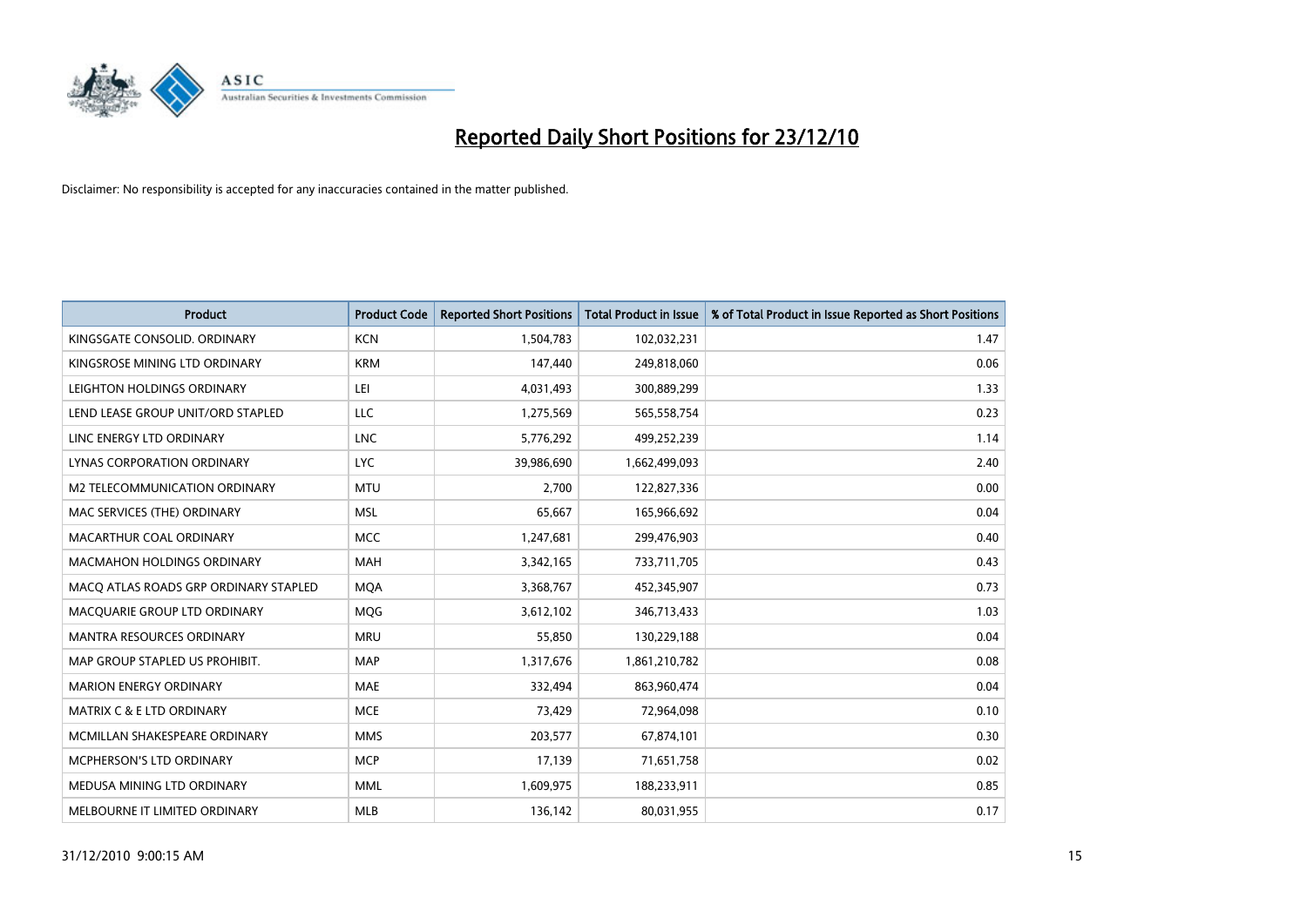

| Product                         | <b>Product Code</b> | <b>Reported Short Positions</b> | <b>Total Product in Issue</b> | % of Total Product in Issue Reported as Short Positions |
|---------------------------------|---------------------|---------------------------------|-------------------------------|---------------------------------------------------------|
| MEO AUSTRALIA LTD ORDINARY      | <b>MEO</b>          | 575,578                         | 539,913,260                   | 0.10                                                    |
| MERMAID MARINE ORDINARY         | <b>MRM</b>          | 343,424                         | 213,383,546                   | 0.15                                                    |
| MESOBLAST LIMITED ORDINARY      | <b>MSB</b>          | 90,856                          | 158,140,556                   | 0.06                                                    |
| METALS X LIMITED ORDINARY       | <b>MLX</b>          | 326,940                         | 1,365,661,782                 | 0.03                                                    |
| METCASH LIMITED ORDINARY        | <b>MTS</b>          | 21,155,510                      | 768,787,804                   | 2.76                                                    |
| METGASCO LIMITED ORDINARY       | <b>MEL</b>          | 235,435                         | 252,460,972                   | 0.09                                                    |
| MICLYN EXP OFFSHR ORDINARY      | <b>MIO</b>          | 142,285                         | 271,700,000                   | 0.05                                                    |
| MINARA RESOURCES ORDINARY       | <b>MRE</b>          | 6,129,412                       | 1,167,783,517                 | 0.51                                                    |
| MINCOR RESOURCES NL ORDINARY    | <b>MCR</b>          | 337,646                         | 200,608,804                   | 0.17                                                    |
| MINERAL DEPOSITS ORDINARY       | <b>MDL</b>          | 182,614                         | 60,768,582                    | 0.30                                                    |
| MINERAL RESOURCES. ORDINARY     | <b>MIN</b>          | 206,848                         | 168,219,485                   | 0.12                                                    |
| MIRABELA NICKEL LTD ORDINARY    | <b>MBN</b>          | 8,666,672                       | 491,561,237                   | 1.77                                                    |
| MIRVAC GROUP STAPLED SECURITIES | <b>MGR</b>          | 1,257,028                       | 3,415,819,357                 | 0.03                                                    |
| MOLOPO ENERGY LTD ORDINARY      | <b>MPO</b>          | 1,559,220                       | 250,972,584                   | 0.63                                                    |
| MONADELPHOUS GROUP ORDINARY     | <b>MND</b>          | 351,141                         | 87,521,827                    | 0.39                                                    |
| MORTGAGE CHOICE LTD ORDINARY    | <b>MOC</b>          | 7,482                           | 119,948,255                   | 0.01                                                    |
| MOUNT GIBSON IRON ORDINARY      | MGX                 | 3,747,641                       | 1,082,570,693                 | 0.33                                                    |
| MULTIPLEX SITES SITES           | <b>MXUPA</b>        | 42                              | 4,500,000                     | 0.00                                                    |
| MURCHISON METALS LTD ORDINARY   | <b>MMX</b>          | 9,776,005                       | 435,884,268                   | 2.24                                                    |
| MYER HOLDINGS LTD ORDINARY      | <b>MYR</b>          | 17,476,394                      | 582,297,884                   | 2.98                                                    |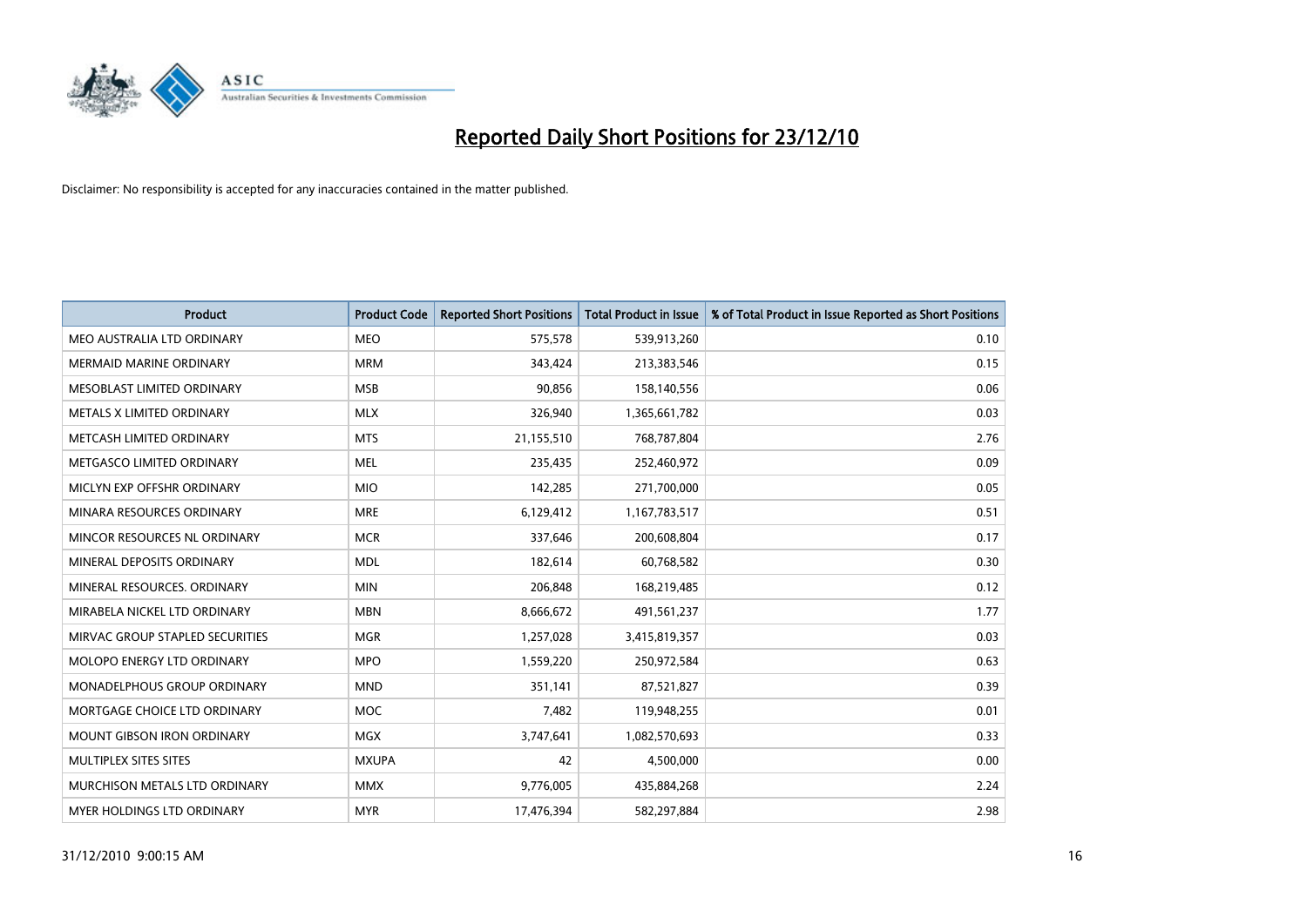

| Product                         | <b>Product Code</b> | <b>Reported Short Positions</b> | <b>Total Product in Issue</b> | % of Total Product in Issue Reported as Short Positions |
|---------------------------------|---------------------|---------------------------------|-------------------------------|---------------------------------------------------------|
| <b>MYSTATE LIMITED ORDINARY</b> | <b>MYS</b>          | 1,400                           | 67,439,158                    | 0.00                                                    |
| NATIONAL AUST. BANK ORDINARY    | <b>NAB</b>          | 9,974,106                       | 2,137,640,047                 | 0.45                                                    |
| NATURAL FUEL LIMITED ORDINARY   | <b>NFL</b>          | $\mathbf{1}$                    | 721,912                       | 0.00                                                    |
| NAVITAS LIMITED ORDINARY        | <b>NVT</b>          | 1,369,436                       | 368,766,367                   | 0.35                                                    |
| NEPTUNE MARINE ORDINARY         | <b>NMS</b>          | 2,024,949                       | 442,245,734                   | 0.45                                                    |
| NEW HOPE CORPORATION ORDINARY   | <b>NHC</b>          | 577,930                         | 830,230,549                   | 0.07                                                    |
| NEWCREST MINING ORDINARY        | <b>NCM</b>          | 3,569,459                       | 765,211,675                   | 0.42                                                    |
| NEWS CORP A NON-VOTING CDI      | <b>NWSLV</b>        | 266,578                         | 1,828,208,910                 | 0.02                                                    |
| NEWS CORP B VOTING CDI          | <b>NWS</b>          | 6,774,553                       | 798,520,953                   | 0.85                                                    |
| NEXBIS LIMITED ORDINARY         | <b>NBS</b>          | 63,733                          | 798,356,704                   | 0.01                                                    |
| NEXUS ENERGY LIMITED ORDINARY   | <b>NXS</b>          | 5,543,166                       | 1,020,257,304                 | 0.55                                                    |
| NIB HOLDINGS LIMITED ORDINARY   | <b>NHF</b>          | 4,911                           | 468,215,782                   | 0.00                                                    |
| NICK SCALI LIMITED ORDINARY     | <b>NCK</b>          | 35,846                          | 81,000,000                    | 0.04                                                    |
| NIDO PETROLEUM ORDINARY         | <b>NDO</b>          | 63,244                          | 1,340,630,321                 | 0.00                                                    |
| NKWE PLATINUM 10C US COMMON     | <b>NKP</b>          | 353,796                         | 559,651,184                   | 0.07                                                    |
| NORTHERN CREST ORDINARY         | <b>NOC</b>          | 24,345                          | 116,074,781                   | 0.02                                                    |
| NORTHERN IRON LTD ORDINARY      | <b>NFE</b>          | 1,429,416                       | 336,084,863                   | 0.43                                                    |
| NOVOGEN LIMITED ORDINARY        | <b>NRT</b>          | 56,449                          | 102,125,894                   | 0.06                                                    |
| NRW HOLDINGS LIMITED ORDINARY   | <b>NWH</b>          | 640,426                         | 251,223,000                   | 0.25                                                    |
| NUCOAL RESOURCES NL ORDINARY    | <b>NCR</b>          | 32,489                          | 362,528,869                   | 0.01                                                    |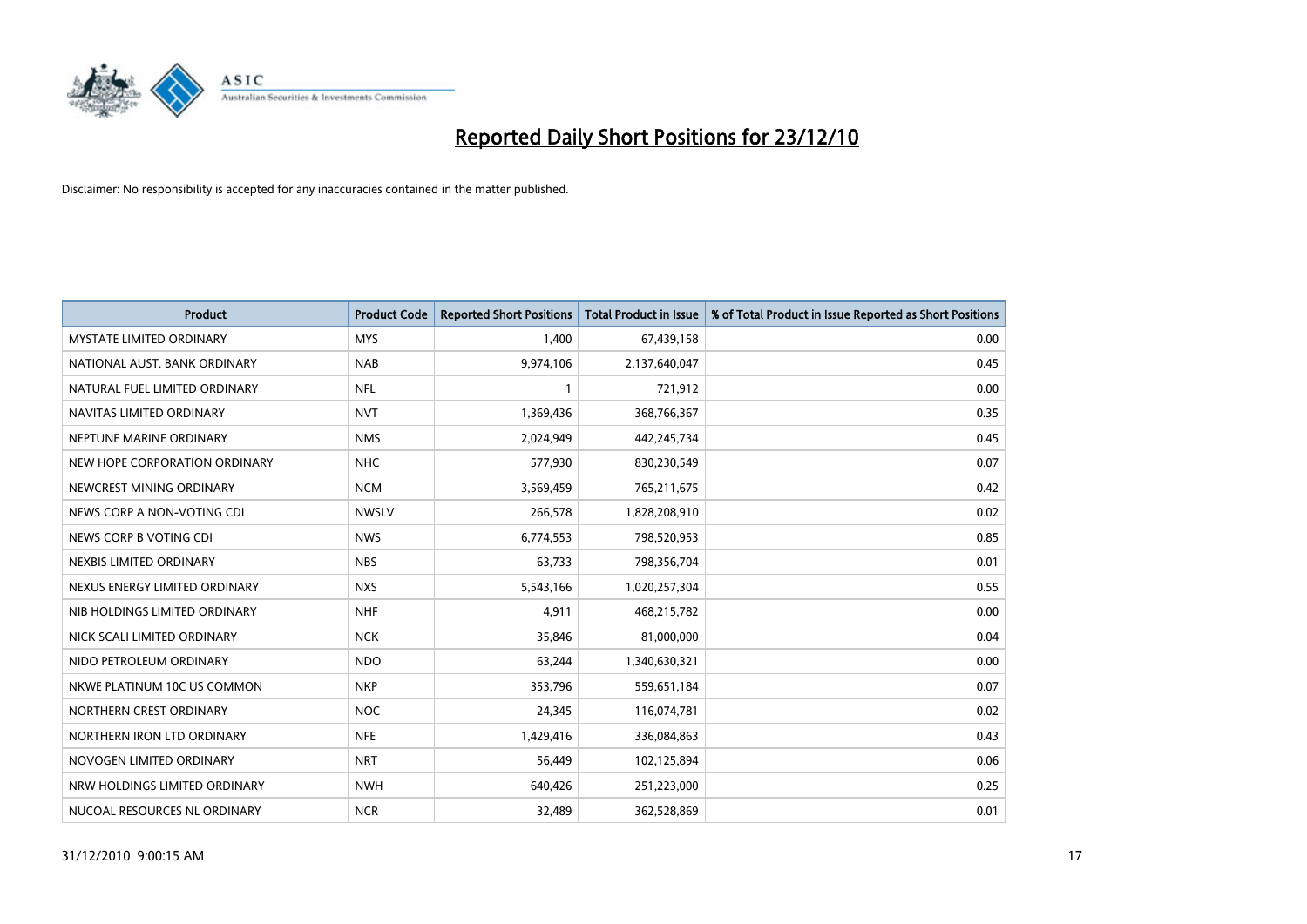

| Product                               | <b>Product Code</b> | <b>Reported Short Positions</b> | <b>Total Product in Issue</b> | % of Total Product in Issue Reported as Short Positions |
|---------------------------------------|---------------------|---------------------------------|-------------------------------|---------------------------------------------------------|
| NUFARM LIMITED ORDINARY               | <b>NUF</b>          | 3,072,125                       | 261,775,731                   | 1.19                                                    |
| NUPLEX INDUSTRIES ORDINARY            | <b>NPX</b>          | 77,095                          | 195,060,783                   | 0.04                                                    |
| OAKTON LIMITED ORDINARY               | <b>OKN</b>          | 736,191                         | 93,674,235                    | 0.78                                                    |
| OCEANAGOLD CORP. CHESS DEPOSITARY INT | OGC                 | 336,640                         | 261,934,278                   | 0.12                                                    |
| OCEANIA CAPITAL LTD ORDINARY          | <b>OCP</b>          | 2,500                           | 91,921,295                    | 0.00                                                    |
| OIL SEARCH LTD ORDINARY               | OSH                 | 8,505,551                       | 1,312,888,303                 | 0.63                                                    |
| OM HOLDINGS LIMITED ORDINARY          | OMH                 | 2,250,484                       | 503,085,150                   | 0.45                                                    |
| <b>ONESTEEL LIMITED ORDINARY</b>      | OST                 | 4,969,211                       | 1,334,723,421                 | 0.35                                                    |
| ORICA LIMITED ORDINARY                | ORI                 | 1,114,707                       | 362,100,430                   | 0.29                                                    |
| ORIGIN ENERGY ORDINARY                | ORG                 | 2,993,059                       | 884,782,512                   | 0.31                                                    |
| OROCOBRE LIMITED ORDINARY             | <b>ORE</b>          | 20,108                          | 91,181,996                    | 0.02                                                    |
| OROTONGROUP LIMITED ORDINARY          | <b>ORL</b>          | 11,866                          | 40,880,902                    | 0.02                                                    |
| OTTO ENERGY LIMITED ORDINARY          | <b>OEL</b>          | 109,204                         | 1,134,540,071                 | 0.01                                                    |
| OZ MINERALS ORDINARY                  | OZL                 | 19,512,980                      | 3,238,546,504                 | 0.57                                                    |
| <b>PACIFIC BRANDS ORDINARY</b>        | <b>PBG</b>          | 3,417,304                       | 931,386,248                   | 0.39                                                    |
| PALADIN ENERGY LTD ORDINARY           | <b>PDN</b>          | 17,707,077                      | 725,357,086                   | 2.47                                                    |
| PANAUST LIMITED ORDINARY              | <b>PNA</b>          | 6,485,762                       | 2,955,176,819                 | 0.21                                                    |
| PANORAMIC RESOURCES ORDINARY          | PAN                 | 916,060                         | 206,087,842                   | 0.44                                                    |
| PAPERLINX LIMITED ORDINARY            | <b>PPX</b>          | 9,761,457                       | 603,580,761                   | 1.61                                                    |
| PATTIES FOODS LTD ORDINARY            | PFL                 | 1                               | 138,908,853                   | 0.00                                                    |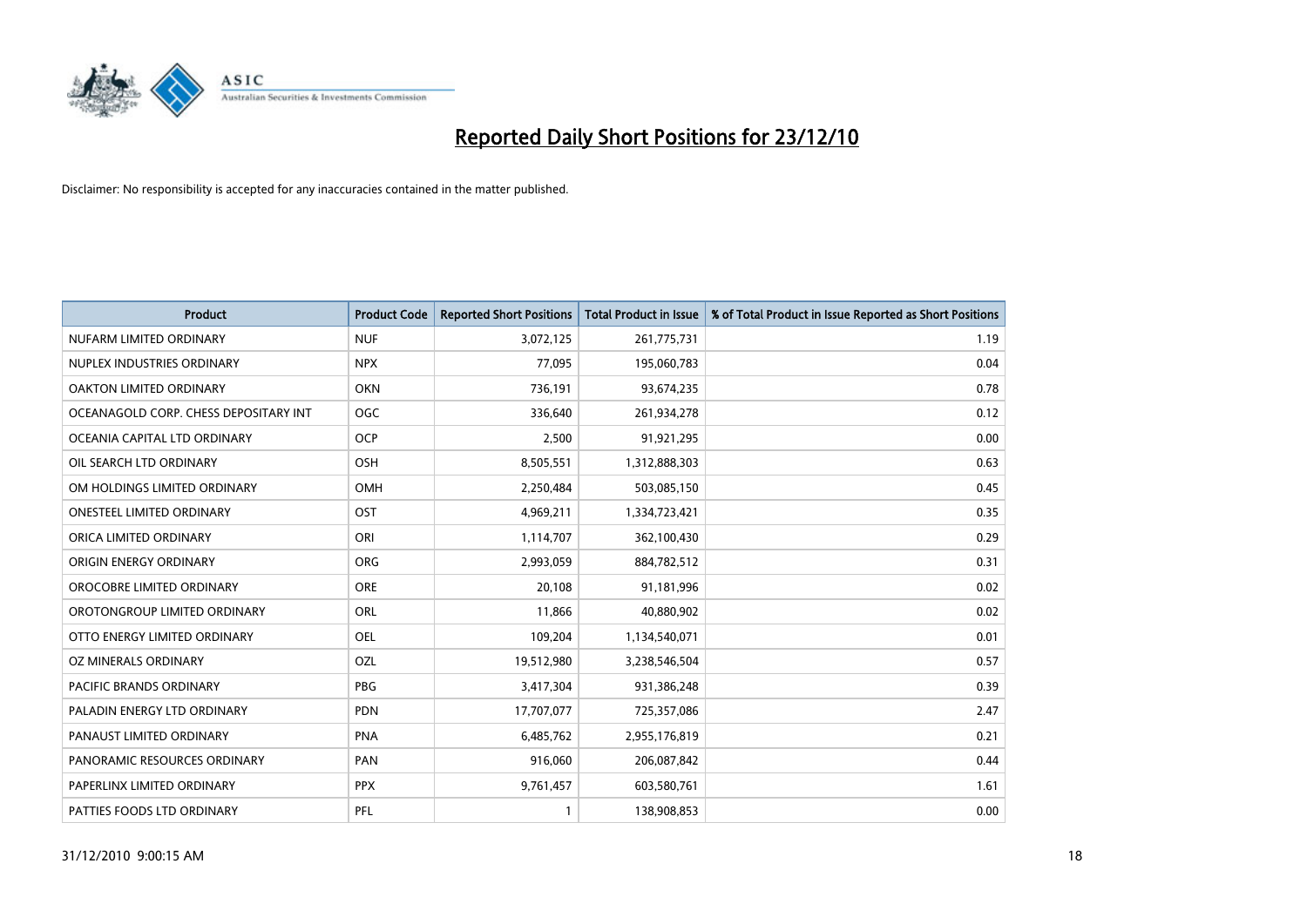

| Product                              | <b>Product Code</b> | <b>Reported Short Positions</b> | <b>Total Product in Issue</b> | % of Total Product in Issue Reported as Short Positions |
|--------------------------------------|---------------------|---------------------------------|-------------------------------|---------------------------------------------------------|
| PEAK RESOURCES ORDINARY              | <b>PEK</b>          | 183,000                         | 136,057,210                   | 0.13                                                    |
| PEET LIMITED ORDINARY                | <b>PPC</b>          | 116,681                         | 302,965,804                   | 0.04                                                    |
| PENINSULA ENERGY LTD ORDINARY        | <b>PEN</b>          | 5,000                           | 1,808,856,323                 | 0.00                                                    |
| PERILYA LIMITED ORDINARY             | PEM                 | 371,659                         | 526,075,563                   | 0.07                                                    |
| PERPETUAL LIMITED ORDINARY           | PPT                 | 1,898,933                       | 44,140,166                    | 4.32                                                    |
| PERSEUS MINING LTD ORDINARY          | PRU                 | 715,508                         | 422,817,088                   | 0.16                                                    |
| PETSEC ENERGY ORDINARY               | <b>PSA</b>          | 223,332                         | 231,283,622                   | 0.10                                                    |
| PHARMAXIS LTD ORDINARY               | <b>PXS</b>          | 1,157,297                       | 226,106,434                   | 0.52                                                    |
| PHOTON GROUP LTD ORDINARY            | PGA                 | 250,510                         | 1,540,543,357                 | 0.02                                                    |
| PIKE RIVER COAL ORDINARY             | <b>PRC</b>          | 257,595                         | 405,513,933                   | 0.06                                                    |
| PLATINUM ASSET ORDINARY              | <b>PTM</b>          | 2,963,369                       | 561,347,878                   | 0.51                                                    |
| PLATINUM AUSTRALIA ORDINARY          | <b>PLA</b>          | 14,581,905                      | 392,430,039                   | 3.73                                                    |
| PLATINUM CAPITAL LTD ORDINARY        | <b>PMC</b>          | 1                               | 163,732,888                   | 0.00                                                    |
| <b>PMP LIMITED ORDINARY</b>          | <b>PMP</b>          | 105,497                         | 335,338,483                   | 0.02                                                    |
| PORT BOUVARD LIMITED ORDINARY        | PBD                 | 6,754                           | 593,868,295                   | 0.00                                                    |
| PREMIER INVESTMENTS ORDINARY         | <b>PMV</b>          | 142,407                         | 155,030,045                   | 0.10                                                    |
| PRIMARY HEALTH CARE ORDINARY         | PRY                 | 11,072,600                      | 496,043,188                   | 2.23                                                    |
| PRIME INFR GROUP. STAPLED SECURITIES | PIH                 | 926,510                         | 351,776,795                   | 0.27                                                    |
| PRIME MEDIA GRP LTD ORDINARY         | <b>PRT</b>          | $\overline{2}$                  | 366,330,303                   | 0.00                                                    |
| PROGEN PHARMACEUTIC ORDINARY         | <b>PGL</b>          | 151,596                         | 24,709,097                    | 0.61                                                    |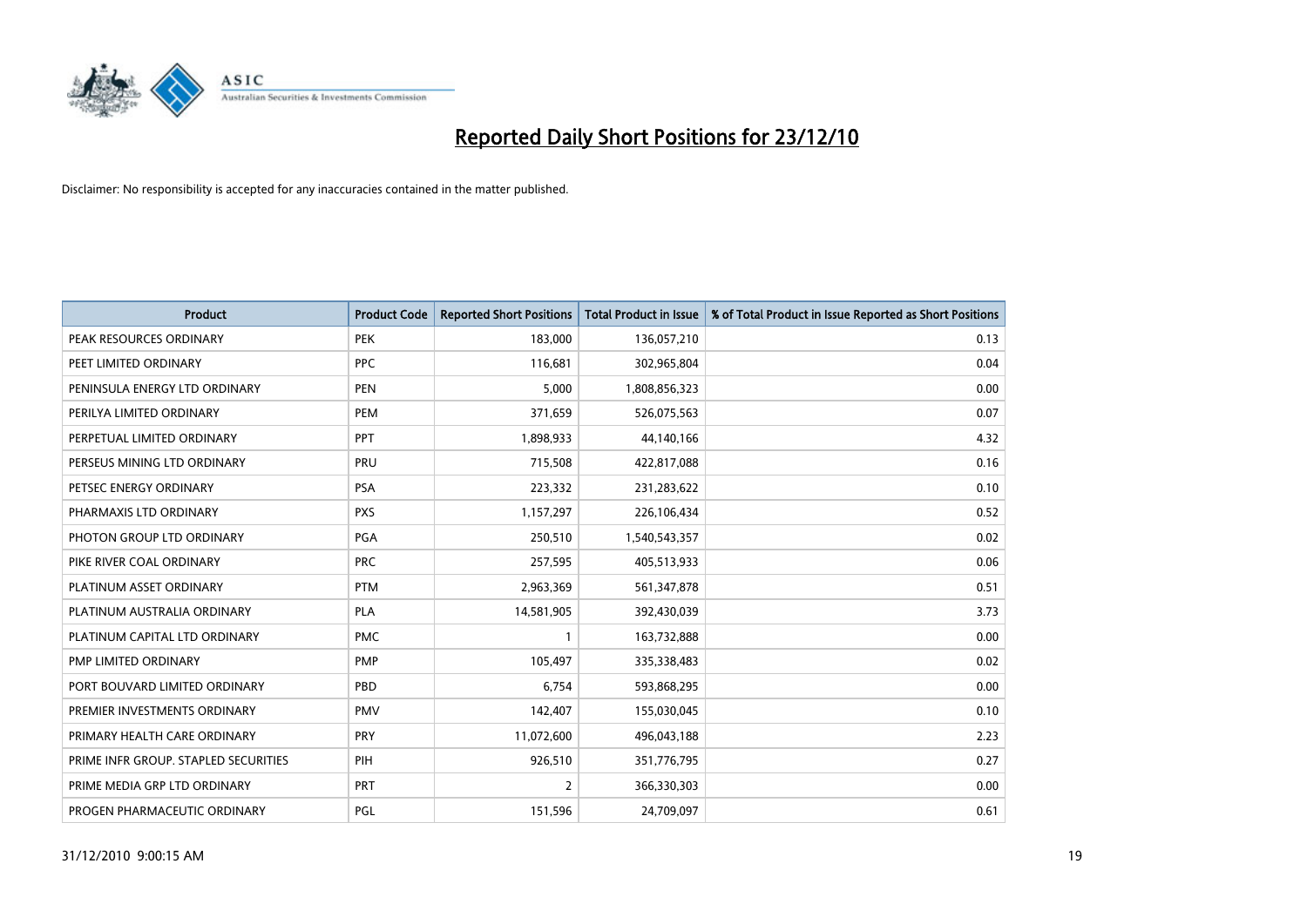

| Product                         | <b>Product Code</b> | <b>Reported Short Positions</b> | <b>Total Product in Issue</b> | % of Total Product in Issue Reported as Short Positions |
|---------------------------------|---------------------|---------------------------------|-------------------------------|---------------------------------------------------------|
| PROGRAMMED ORDINARY             | <b>PRG</b>          | 307,717                         | 118,169,908                   | 0.27                                                    |
| PSIVIDA CORP CDI 1:1            | <b>PVA</b>          | 6,878                           | 7,752,716                     | 0.09                                                    |
| OANTAS AIRWAYS ORDINARY         | QAN                 | 22,509,858                      | 2,265,123,620                 | 0.99                                                    |
| OBE INSURANCE GROUP ORDINARY    | <b>OBE</b>          | 18,407,763                      | 1,051,660,007                 | 1.72                                                    |
| OR NATIONAL LIMITED ORDINARY    | <b>ORN</b>          | 14,783,629                      | 2,440,000,000                 | 0.58                                                    |
| RAMELIUS RESOURCES ORDINARY     | <b>RMS</b>          | 37,248                          | 291,208,795                   | 0.01                                                    |
| RAMSAY HEALTH CARE ORDINARY     | <b>RHC</b>          | 2,127,514                       | 202,081,252                   | 1.05                                                    |
| RANGE RESOURCES LTD ORDINARY    | <b>RRS</b>          | 750,000                         | 1,214,873,886                 | 0.06                                                    |
| <b>RCR TOMLINSON ORDINARY</b>   | <b>RCR</b>          | 68,067                          | 131,892,672                   | 0.05                                                    |
| <b>REA GROUP ORDINARY</b>       | <b>REA</b>          | 14,949                          | 129,691,280                   | 0.00                                                    |
| RECKON LIMITED ORDINARY         | <b>RKN</b>          | 2,039                           | 133,384,060                   | 0.00                                                    |
| <b>RED FORK ENERGY ORDINARY</b> | <b>RFE</b>          | 7,696                           | 139,535,000                   | 0.01                                                    |
| REDFLEX HOLDINGS ORDINARY       | <b>RDF</b>          | 858                             | 110,345,599                   | 0.00                                                    |
| REED RESOURCES LTD ORDINARY     | <b>RDR</b>          | 268,205                         | 192,271,768                   | 0.14                                                    |
| <b>REGIS RESOURCES ORDINARY</b> | <b>RRL</b>          | 2,208,617                       | 429,993,915                   | 0.51                                                    |
| RESMED INC CDI 10:1             | <b>RMD</b>          | 7,596,569                       | 1,516,163,980                 | 0.49                                                    |
| RESOLUTE MINING ORDINARY        | <b>RSG</b>          | 5,398,732                       | 451,648,787                   | 1.19                                                    |
| RESOURCE GENERATION ORDINARY    | <b>RES</b>          | 181,204                         | 243,900,530                   | 0.07                                                    |
| RETAIL FOOD GROUP ORDINARY      | <b>RFG</b>          | 1,521                           | 107,275,258                   | 0.00                                                    |
| REVERSE CORP LIMITED ORDINARY   | <b>REF</b>          | 25,141                          | 92,382,175                    | 0.03                                                    |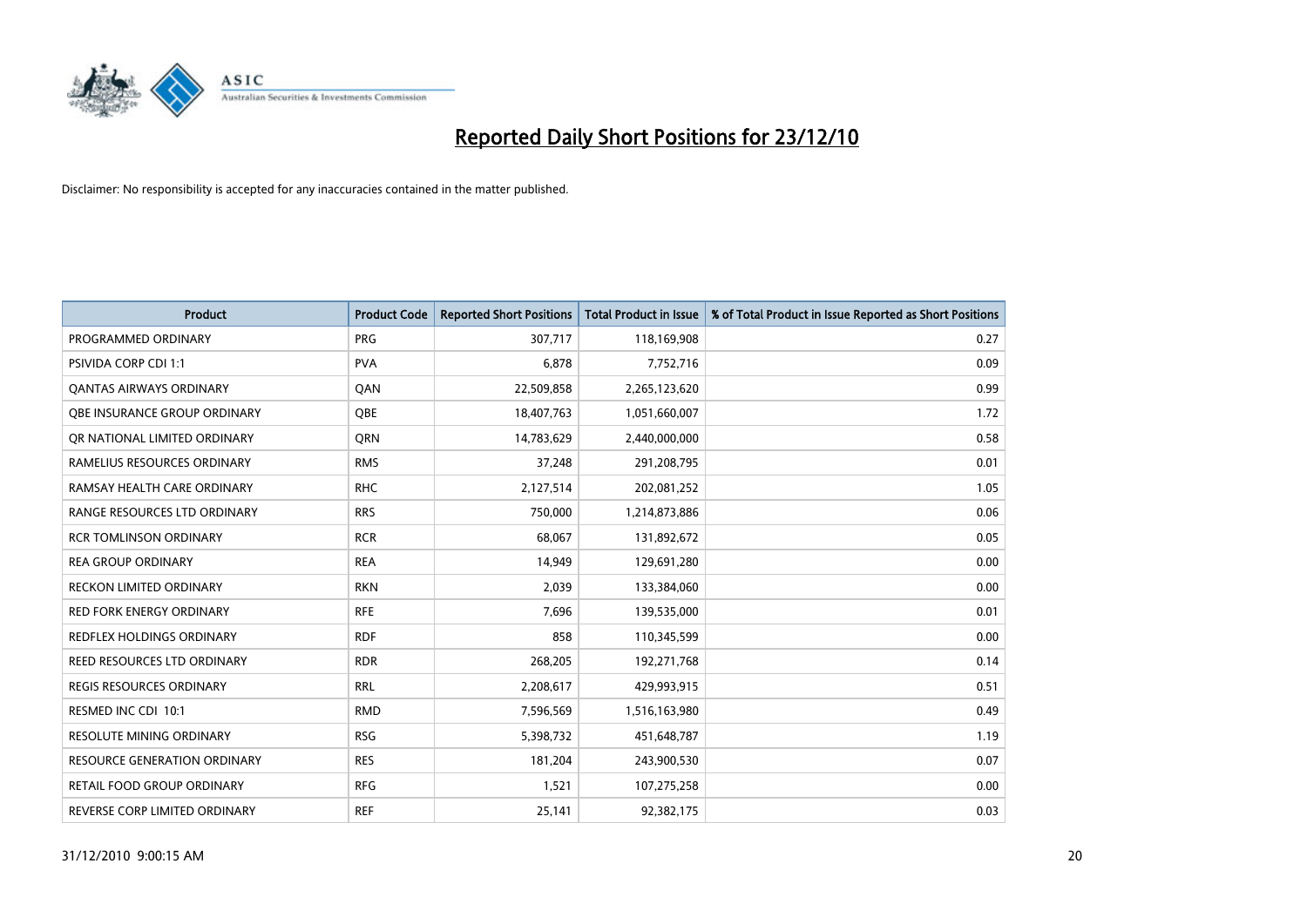

| Product                              | <b>Product Code</b> | <b>Reported Short Positions</b> | <b>Total Product in Issue</b> | % of Total Product in Issue Reported as Short Positions |
|--------------------------------------|---------------------|---------------------------------|-------------------------------|---------------------------------------------------------|
| <b>REX MINERALS LIMITED ORDINARY</b> | <b>RXM</b>          | 86,386                          | 150,284,460                   | 0.05                                                    |
| RHG LIMITED ORDINARY                 | <b>RHG</b>          | 63,129                          | 318,745,978                   | 0.01                                                    |
| <b>RIDLEY CORPORATION ORDINARY</b>   | <b>RIC</b>          | 53,937                          | 307,817,071                   | 0.02                                                    |
| RIO TINTO LIMITED ORDINARY           | <b>RIO</b>          | 16,242,428                      | 435,758,720                   | 3.70                                                    |
| <b>RIVERCITY MOTORWAY STAPLED</b>    | <b>RCY</b>          | 400,208                         | 957,010,115                   | 0.04                                                    |
| RIVERSDALE MINING ORDINARY           | <b>RIV</b>          | 1,156,383                       | 236,546,188                   | 0.48                                                    |
| ROBUST RESOURCES ORDINARY            | <b>ROL</b>          | 7,358                           | 84,144,097                    | 0.01                                                    |
| ROC OIL COMPANY ORDINARY             | <b>ROC</b>          | 1,480,452                       | 713,154,560                   | 0.21                                                    |
| SAI GLOBAL LIMITED ORDINARY          | SAI                 | 158,951                         | 197,905,160                   | 0.08                                                    |
| SALMAT LIMITED ORDINARY              | <b>SLM</b>          | 80,378                          | 159,749,049                   | 0.05                                                    |
| SAMSON OIL & GAS LTD ORDINARY        | SSN                 | 436,000                         | 1,664,588,164                 | 0.03                                                    |
| SANDFIRE RESOURCES ORDINARY          | <b>SFR</b>          | 61,080                          | 148,157,539                   | 0.04                                                    |
| <b>SANTOS LTD ORDINARY</b>           | <b>STO</b>          | 3,007,077                       | 834,231,056                   | 0.36                                                    |
| SARACEN MINERAL ORDINARY             | SAR                 | 415,282                         | 492,151,415                   | 0.08                                                    |
| SEDGMAN LIMITED ORDINARY             | <b>SDM</b>          | 181,492                         | 207,997,898                   | 0.08                                                    |
| SEEK LIMITED ORDINARY                | <b>SEK</b>          | 2,511,324                       | 336,584,488                   | 0.73                                                    |
| SENETAS CORPORATION ORDINARY         | <b>SEN</b>          | 756,999                         | 461,522,263                   | 0.16                                                    |
| SERVCORP LIMITED ORDINARY            | SRV                 | 152,480                         | 98,440,807                    | 0.15                                                    |
| SERVICE STREAM ORDINARY              | <b>SSM</b>          | 346,826                         | 283,418,867                   | 0.12                                                    |
| SEVEN GROUP HOLDINGS ORDINARY        | <b>SVW</b>          | 96,127                          | 305,410,281                   | 0.02                                                    |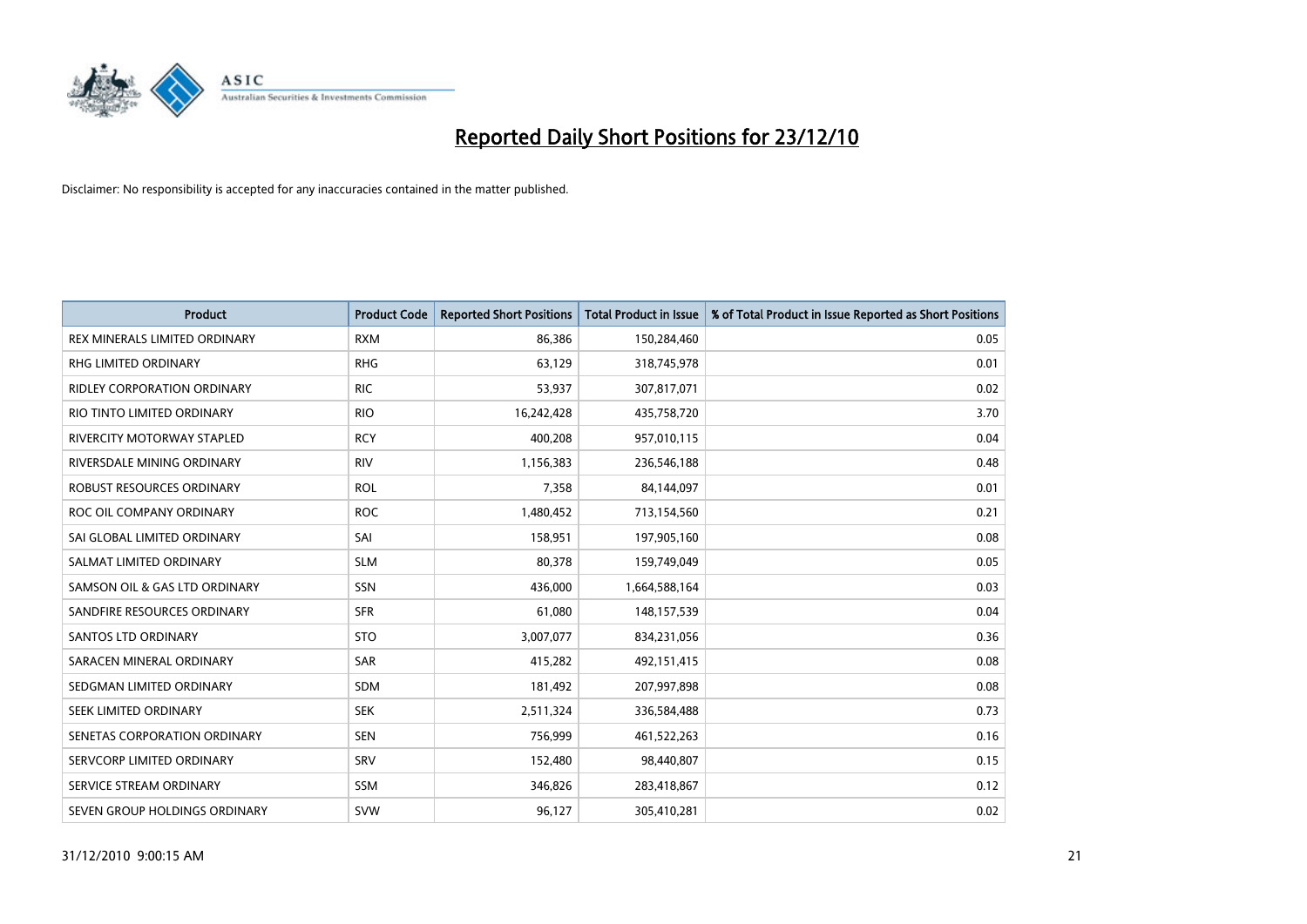

| Product                                   | <b>Product Code</b> | <b>Reported Short Positions</b> | <b>Total Product in Issue</b> | % of Total Product in Issue Reported as Short Positions |
|-------------------------------------------|---------------------|---------------------------------|-------------------------------|---------------------------------------------------------|
| SIGMA PHARMACEUTICAL ORDINARY             | <b>SIP</b>          | 10,260,359                      | 1,178,626,572                 | 0.88                                                    |
| SILEX SYSTEMS ORDINARY                    | <b>SLX</b>          | 170,756                         | 166,106,391                   | 0.10                                                    |
| SILVER LAKE RESOURCE ORDINARY             | <b>SLR</b>          | 373,960                         | 178,882,838                   | 0.21                                                    |
| SIMS METAL MGMT LTD ORDINARY              | SGM                 | 3,945,748                       | 204,892,257                   | 1.93                                                    |
| SINGAPORE TELECOMM. CHESS DEPOSITARY INT  | SGT                 | 3,084,401                       | 369,458,397                   | 0.83                                                    |
| SKILLED GROUP LTD ORDINARY                | <b>SKE</b>          | 251,846                         | 190,738,408                   | 0.13                                                    |
| SKY CITY ENTERTAIN, ORDINARY              | <b>SKC</b>          | 3,433,917                       | 575,114,687                   | 0.60                                                    |
| <b>SKY NETWORK ORDINARY</b>               | <b>SKT</b>          | 198,560                         | 389,139,785                   | 0.05                                                    |
| SMS MANAGEMENT, ORDINARY                  | <b>SMX</b>          | 23,780                          | 67,661,358                    | 0.04                                                    |
| SONIC HEALTHCARE ORDINARY                 | <b>SHL</b>          | 4,793,801                       | 388,429,875                   | 1.26                                                    |
| SP AUSNET STAPLED SECURITIES              | SPN                 | 8,905,851                       | 2,748,353,504                 | 0.32                                                    |
| SPARK INFRASTRUCTURE STAPLEDNOTE&UNIT DEF | <b>SKIDA</b>        | 2,600,640                       | 1,326,734,264                 | 0.19                                                    |
| SPDR 200 FUND ETF UNITS                   | <b>STW</b>          | 6,934                           | 57,528,081                    | 0.01                                                    |
| SPECIALTY FASHION ORDINARY                | <b>SFH</b>          | 850,837                         | 191,268,264                   | 0.44                                                    |
| SPHERE MINERALS LTD ORDINARY              | SPH                 | 7,507                           | 171,348,151                   | 0.00                                                    |
| SPOTLESS GROUP LTD ORDINARY               | SPT                 | 1,461,845                       | 261,070,153                   | 0.56                                                    |
| ST BARBARA LIMITED ORDINARY               | <b>SBM</b>          | 3,508,346                       | 325,615,389                   | 1.08                                                    |
| STAGING CONNECTIONS ORDINARY              | <b>STG</b>          | 2,917,189                       | 78,317,726                    | 3.72                                                    |
| STANMORE COAL LTD ORDINARY                | <b>SMR</b>          | 42,731                          | 86,750,738                    | 0.05                                                    |
| STARPHARMA HOLDINGS ORDINARY              | SPL                 | 7,690                           | 241,427,208                   | 0.00                                                    |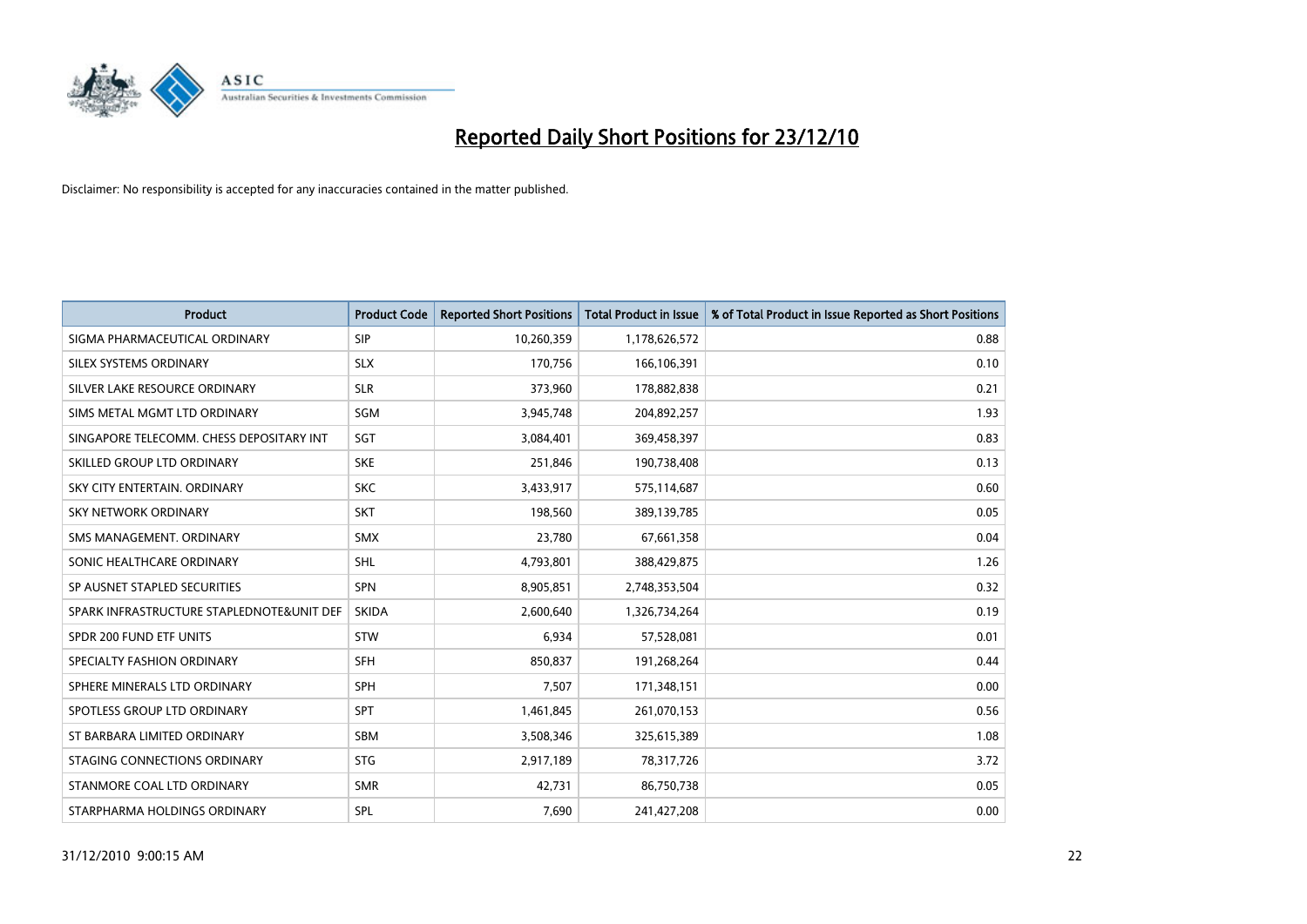

| <b>Product</b>                       | <b>Product Code</b> | <b>Reported Short Positions</b> | <b>Total Product in Issue</b> | % of Total Product in Issue Reported as Short Positions |
|--------------------------------------|---------------------|---------------------------------|-------------------------------|---------------------------------------------------------|
| STH AMERICAN COR LTD ORDINARY        | SAY                 | 9,200                           | 233,651,371                   | 0.00                                                    |
| STHN CROSS MEDIA ORDINARY            | <b>SXL</b>          | 400,462                         | 378,827,750                   | 0.10                                                    |
| STOCKLAND UNITS/ORD STAPLED          | SGP                 | 10,331,812                      | 2,383,036,717                 | 0.42                                                    |
| STRAITS RESOURCES ORDINARY           | <b>SRL</b>          | 2,919,460                       | 255,203,613                   | 1.13                                                    |
| STW COMMUNICATIONS ORDINARY          | SGN                 | 249,514                         | 364,310,964                   | 0.07                                                    |
| SUNCORP GROUP LTD ORDINARY           | <b>SUN</b>          | 4,475,852                       | 1,281,390,524                 | 0.33                                                    |
| SUNDANCE RESOURCES ORDINARY          | <b>SDL</b>          | 13,451,686                      | 2,710,395,932                 | 0.50                                                    |
| SUNLAND GROUP LTD ORDINARY           | <b>SDG</b>          | 54,247                          | 226,093,183                   | 0.01                                                    |
| SUPER RET REP LTD ORDINARY           | <b>SUL</b>          | 43,981                          | 128,902,619                   | 0.03                                                    |
| SWICK MINING ORDINARY                | <b>SWK</b>          | 1,548                           | 236,724,970                   | 0.00                                                    |
| SYMEX HOLDINGS ORDINARY              | <b>SYM</b>          | 6,633                           | 125,037,628                   | 0.01                                                    |
| <b>TABCORP HOLDINGS LTD ORDINARY</b> | <b>TAH</b>          | 1,499,603                       | 684,918,140                   | 0.23                                                    |
| TALENT2 INTERNATION ORDINARY         | <b>TWO</b>          | 7                               | 141,671,625                   | 0.00                                                    |
| <b>TANAMI GOLD NL ORDINARY</b>       | <b>TAM</b>          | 36,201                          | 260,947,676                   | 0.01                                                    |
| TAP OIL LIMITED ORDINARY             | TAP                 | 89,205                          | 240,967,311                   | 0.04                                                    |
| TASSAL GROUP LIMITED ORDINARY        | <b>TGR</b>          | 134,686                         | 146,304,404                   | 0.08                                                    |
| TATTS GROUP LTD ORDINARY             | <b>TTS</b>          | 6,566,740                       | 1,300,888,465                 | 0.49                                                    |
| TELECOM CORPORATION ORDINARY         | <b>TEL</b>          | 11,089,985                      | 1,924,622,088                 | 0.57                                                    |
| TELSTRA CORPORATION, ORDINARY        | <b>TLS</b>          | 9,124,433                       | 12,443,074,357                | 0.07                                                    |
| TEN NETWORK HOLDINGS ORDINARY        | <b>TEN</b>          | 13,480,903                      | 1,045,236,720                 | 1.31                                                    |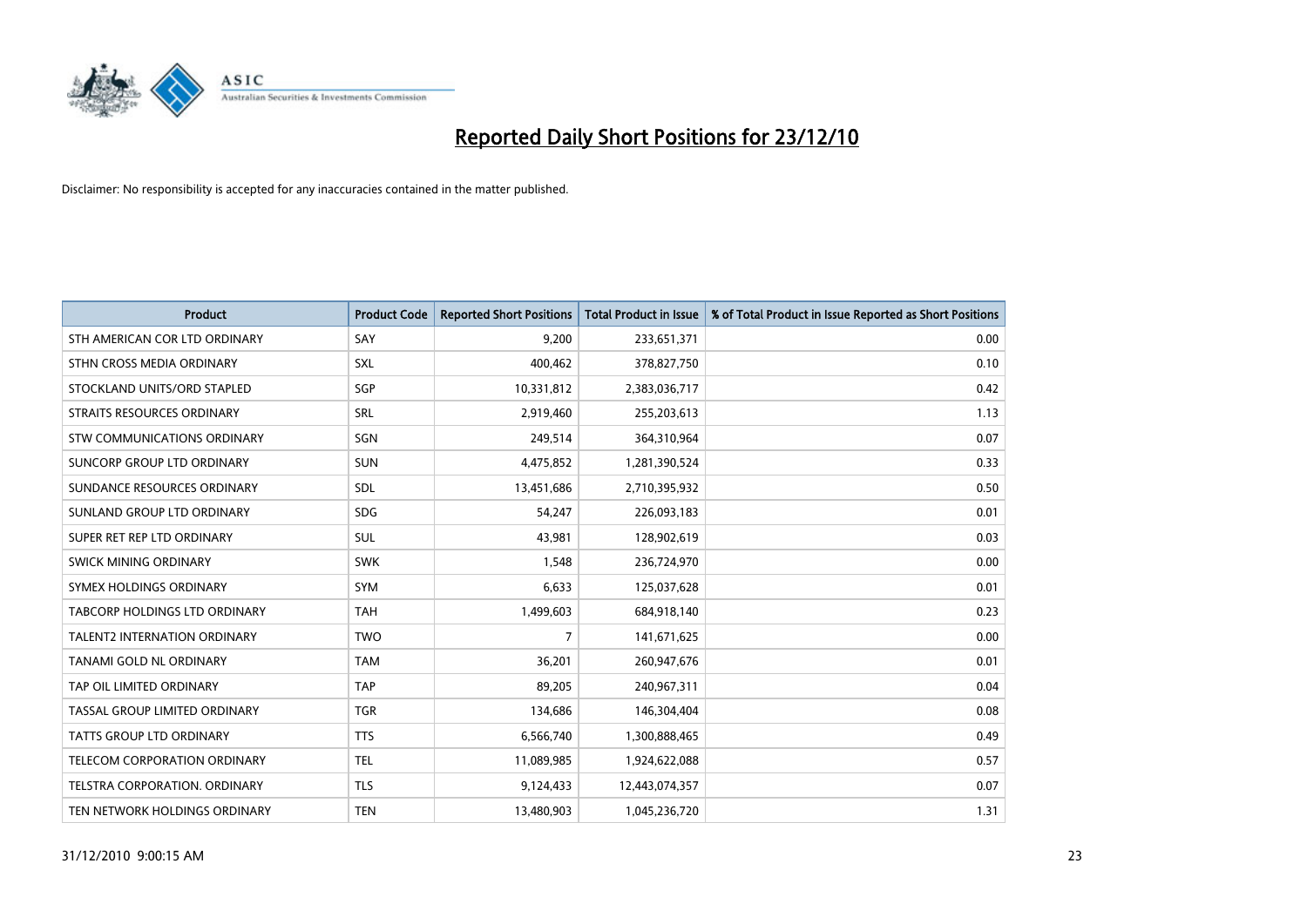

| Product                                 | <b>Product Code</b> | <b>Reported Short Positions</b> | <b>Total Product in Issue</b> | % of Total Product in Issue Reported as Short Positions |
|-----------------------------------------|---------------------|---------------------------------|-------------------------------|---------------------------------------------------------|
| TERANGA GOLD CORP CDI 1:1               | <b>TGZ</b>          | 84,421                          | 163,777,979                   | 0.05                                                    |
| TFS CORPORATION LTD ORDINARY            | <b>TFC</b>          | 63,054                          | 227,360,909                   | 0.02                                                    |
| THE REJECT SHOP ORDINARY                | <b>TRS</b>          | 125,729                         | 26,033,570                    | 0.49                                                    |
| THOR MINING PLC CHESS DEPOSITARY        | <b>THR</b>          | 2,307                           | 288,754,017                   | 0.00                                                    |
| THORN GROUP LIMITED ORDINARY            | <b>TGA</b>          | 52,998                          | 129,459,770                   | 0.04                                                    |
| THUNDELARRA EXPLOR, ORDINARY            | <b>THX</b>          | 1,795                           | 153,412,482                   | 0.00                                                    |
| <b>TIGER RESOURCES ORDINARY</b>         | <b>TGS</b>          | 258,021                         | 597,373,151                   | 0.05                                                    |
| TIMBERCORP LIMITED ORDINARY             | <b>TIM</b>          | 90,074                          | 352,071,429                   | 0.02                                                    |
| <b>TISHMAN SPEYER UNITS</b>             | <b>TSO</b>          | 49,427                          | 338,440,904                   | 0.01                                                    |
| TNG LIMITED ORDINARY                    | <b>TNG</b>          | 4,321                           | 258,055,076                   | 0.00                                                    |
| TOLL HOLDINGS LTD ORDINARY              | <b>TOL</b>          | 10,377,294                      | 706,577,616                   | 1.46                                                    |
| TORO ENERGY LIMITED ORDINARY            | <b>TOE</b>          | 35,404                          | 964,936,676                   | 0.00                                                    |
| TOWER AUSTRALIA ORDINARY                | <b>TAL</b>          | 89,899                          | 419,652,394                   | 0.01                                                    |
| <b>TOWER LIMITED ORDINARY</b>           | <b>TWR</b>          | 690,447                         | 260,653,431                   | 0.26                                                    |
| TOX FREE SOLUTIONS ORDINARY             | <b>TOX</b>          | 95,469                          | 91,855,500                    | 0.10                                                    |
| TPG TELECOM LIMITED ORDINARY            | <b>TPM</b>          | 3,108,663                       | 775,522,421                   | 0.39                                                    |
| TRANSFIELD SERV INFR STAPLED SECURITIES | <b>TSI</b>          | 209,212                         | 434,862,971                   | 0.05                                                    |
| TRANSFIELD SERVICES ORDINARY            | <b>TSE</b>          | 2,600,911                       | 506,677,500                   | 0.53                                                    |
| TRANSPACIFIC INDUST, ORDINARY           | <b>TPI</b>          | 11,777,602                      | 960,638,735                   | 1.21                                                    |
| TRANSURBAN GROUP TRIPLE STAPLED SEC.    | <b>TCL</b>          | 1,910,318                       | 1,441,290,633                 | 0.12                                                    |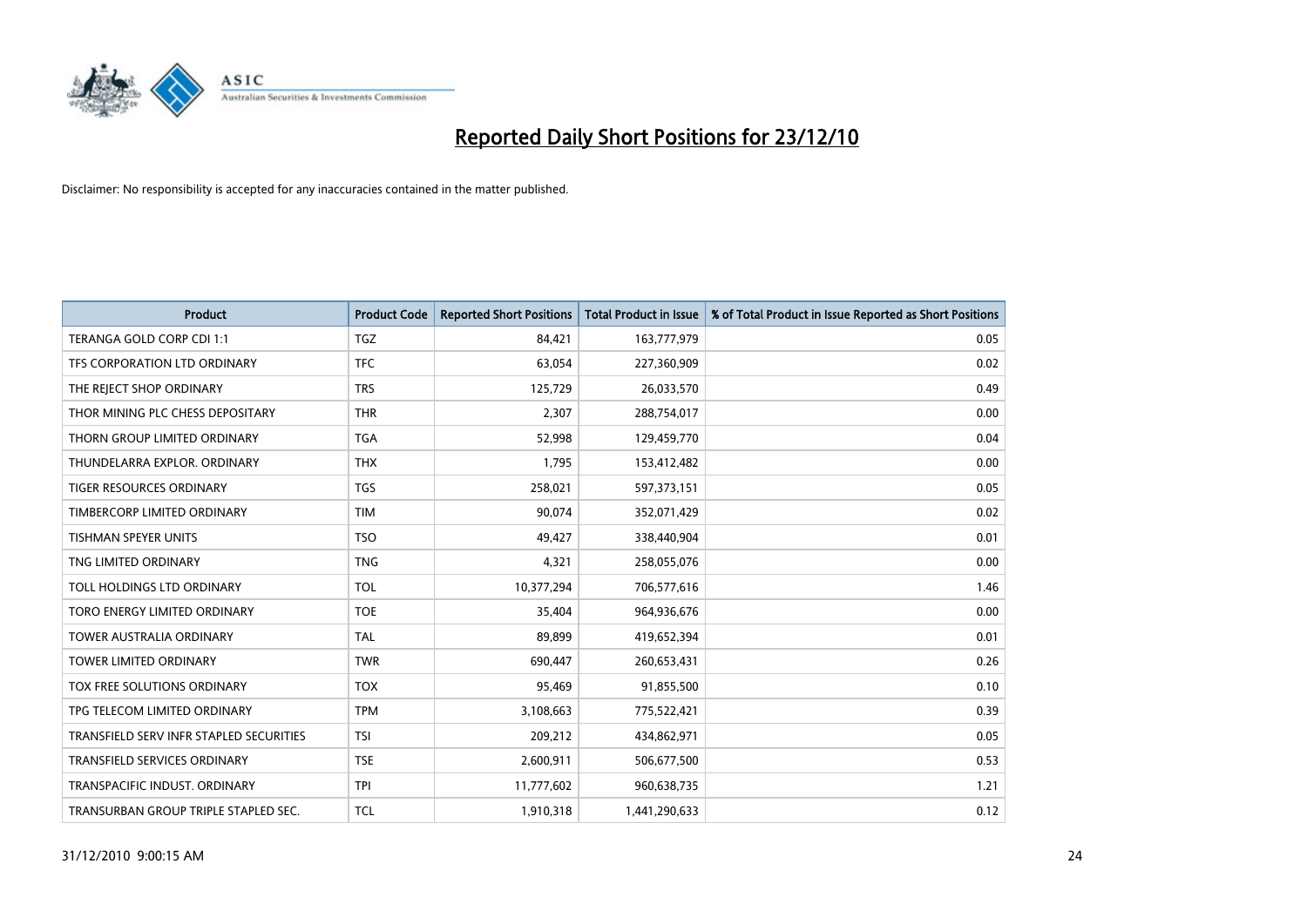

| <b>Product</b>                            | <b>Product Code</b> | <b>Reported Short Positions</b> | <b>Total Product in Issue</b> | % of Total Product in Issue Reported as Short Positions |
|-------------------------------------------|---------------------|---------------------------------|-------------------------------|---------------------------------------------------------|
| TRINITY GROUP STAPLED SECURITIES          | <b>TCQ</b>          | 3,419                           | 231,701,539                   | 0.00                                                    |
| TROY RESOURCES NL ORDINARY                | <b>TRY</b>          | 160,795                         | 87,477,823                    | 0.17                                                    |
| UGL LIMITED ORDINARY                      | <b>UGL</b>          | 4,359,942                       | 166,028,705                   | 2.62                                                    |
| UNILIFE CORPORATION CDI US PROHIBITED     | <b>UNS</b>          | 135,402                         | 237,271,806                   | 0.06                                                    |
| UXC LIMITED ORDINARY                      | <b>UXC</b>          | 14,271                          | 305,789,718                   | 0.00                                                    |
| VALAD PROPERTY GROUP STAPLED US PROHIBIT. | <b>VPG</b>          | 3,857,435                       | 115,108,116                   | 3.35                                                    |
| <b>VDM GROUP LIMITED ORDINARY</b>         | <b>VMG</b>          | 11,116                          | 193,127,749                   | 0.01                                                    |
| <b>VENTURE MINERALS ORDINARY</b>          | <b>VMS</b>          | 6,500                           | 220,943,592                   | 0.00                                                    |
| VILLAGE ROADSHOW LTD ORDINARY             | <b>VRL</b>          | 450                             | 151,668,100                   | 0.00                                                    |
| VIRGIN BLUE HOLDINGS ORDINARY             | <b>VBA</b>          | 8,042,199                       | 2,210,197,600                 | 0.36                                                    |
| <b>VISION GROUP HLDGS ORDINARY</b>        | <b>VGH</b>          | 78,000                          | 72,771,187                    | 0.11                                                    |
| <b>VITA GROUP LTD ORDINARY</b>            | <b>VTG</b>          | 75,190                          | 142,499,800                   | 0.05                                                    |
| VITERRA INC CDI 1:1                       | <b>VTA</b>          | 4,177                           | 68,629,939                    | 0.01                                                    |
| VNGD US TOTAL MARKET CDI 1:1              | <b>VTS</b>          | 5,120                           | 318,002                       | 1.61                                                    |
| <b>WAREHOUSE GROUP ORDINARY</b>           | <b>WHS</b>          | 76,160                          | 311,195,868                   | 0.02                                                    |
| <b>WATPAC LIMITED ORDINARY</b>            | <b>WTP</b>          | 68.469                          | 183,341,382                   | 0.03                                                    |
| <b>WDS LIMITED ORDINARY</b>               | <b>WDS</b>          | 41,255                          | 143,107,458                   | 0.03                                                    |
| WEBJET LIMITED ORDINARY                   | <b>WEB</b>          | 99,235                          | 77,661,278                    | 0.14                                                    |
| <b>WESFARMERS LIMITED ORDINARY</b>        | <b>WES</b>          | 19,720,070                      | 1,005,182,279                 | 1.94                                                    |
| WESFARMERS LIMITED PARTIALLY PROTECTED    | <b>WESN</b>         | 1,271,082                       | 151,889,883                   | 0.82                                                    |